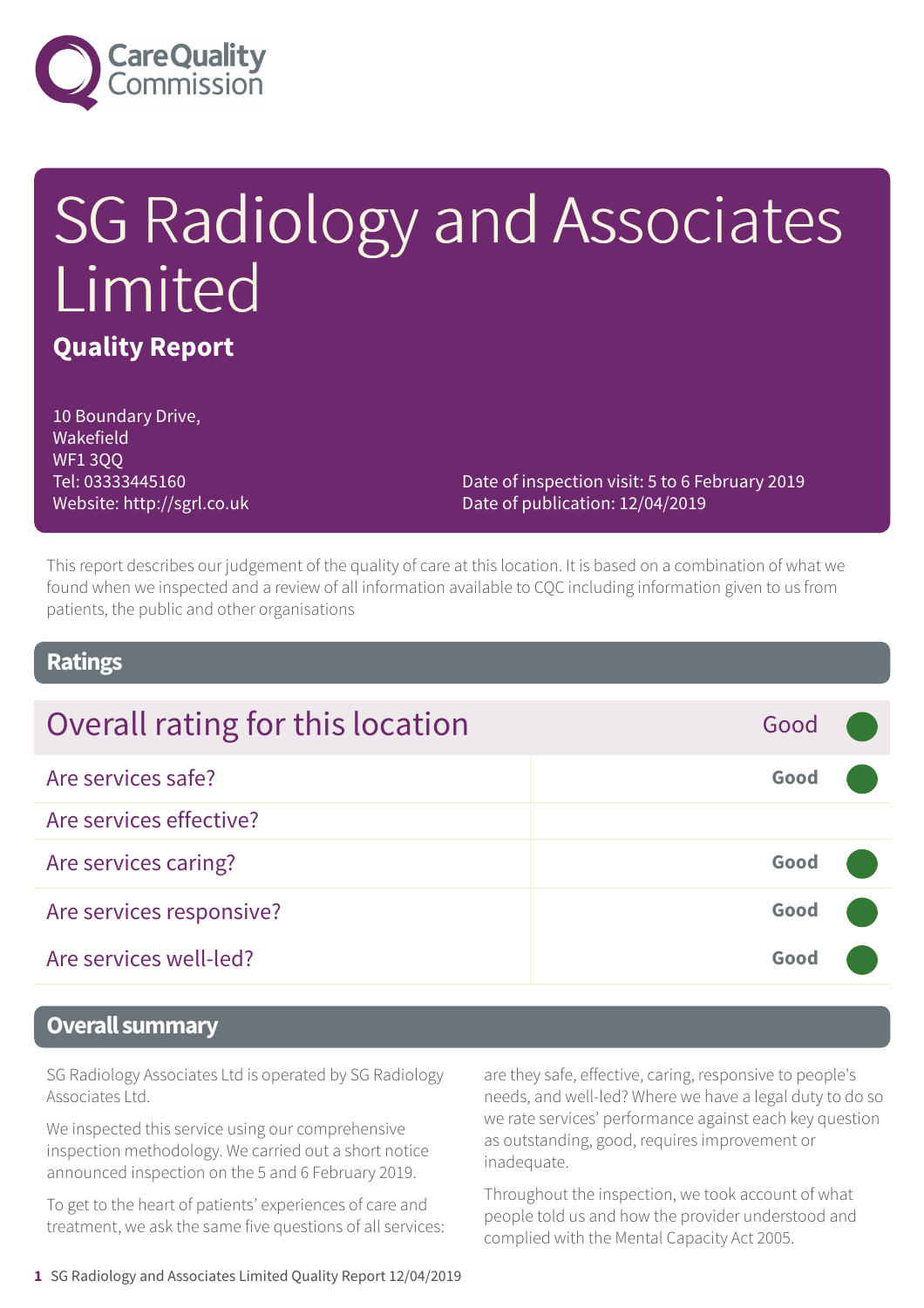#### **Services we rate**

We rated this service as **Good** overall.

We found good practice in relation to:

- The service provided mandatory training in key skills to all staff and made sure everyone completed it.
- Staff understood how to protect patients from abuse and when to contact other agencies to do so.
- The service had suitable premises and equipment and looked after them well.
- Staff completed risk assessments for each patient.
- The service had enough staff with the right qualifications, skills, training and experience to keep people safe from avoidable harm and to provide the right care and treatment
- The service provided care and treatment based on national guidance and evidence of its effectiveness, monitored the effectiveness of care and treatment and used the findings to improve them.
- The service made sure staff were competent for their roles and staff worked together as a team to benefit patients.
- Staff understood their roles and responsibilities under the Mental Capacity Act 2005 and in relation to informed consent.
- Staff cared for patients with compassion and provided emotional support to patients to minimise their distress. Feedback from patients confirmed that staff treated them well and with kindness.
- Staff involved patients and those close to them in decisions about their care and treatment**.**
- The service planned and provided services in a way that met the needs of local people.
- The service took account of patients' individual needs and people could access the service when they needed it. Waiting times from referral to treatment and arrangements to admit, treat and discharge patients were in line with good practice
- The service investigated incidents and complaints, learned lessons from the results, and shared these with all staff.
- The service had a vision for what it wanted to achieve and workable plans to turn it into action.
- Managers across the service promoted a positive culture that supported and valued staff, creating a sense of common purpose based on shared values.
- The service collected, analysed, managed and used information well to support its activities, using secure electronic systems with security safeguards.
- The service engaged well with patients, staff, the public and local organisations to plan and manage appropriate services, and collaborated with partner organisations effectively.
- The service was committed to improving services.

However, we also found the following issues that the service provider needs to improve:

- We did not see any evidence that staff hand hygiene or cleanliness of the mobile units was audited.
- The service did not have a system in place for receiving and cascading medical device alerts or patient safety alerts from the Central Alerting System to staff.
- There were indications that there may be some under-reporting of incidents which meant there were missed opportunities for learning and improvement.
- Local Rules were not available for staff reference at the point of care.
- The service did not have a consistent process of their own for dealing with language needs as they could access interpreting services when situated at a hospital site but not when at a community site.
- Although the service identified risks well, planned to eliminate or reduce them, and cope with both the expected and unexpected, there was not a framework around this to help with consistent management, documentation of mitigations or easy oversight and review.

Following this inspection, we told the provider that it should make some improvements, even though a regulation had not been breached, to help the service improve. Details are at the end of the report.

#### **Ellen Armistead**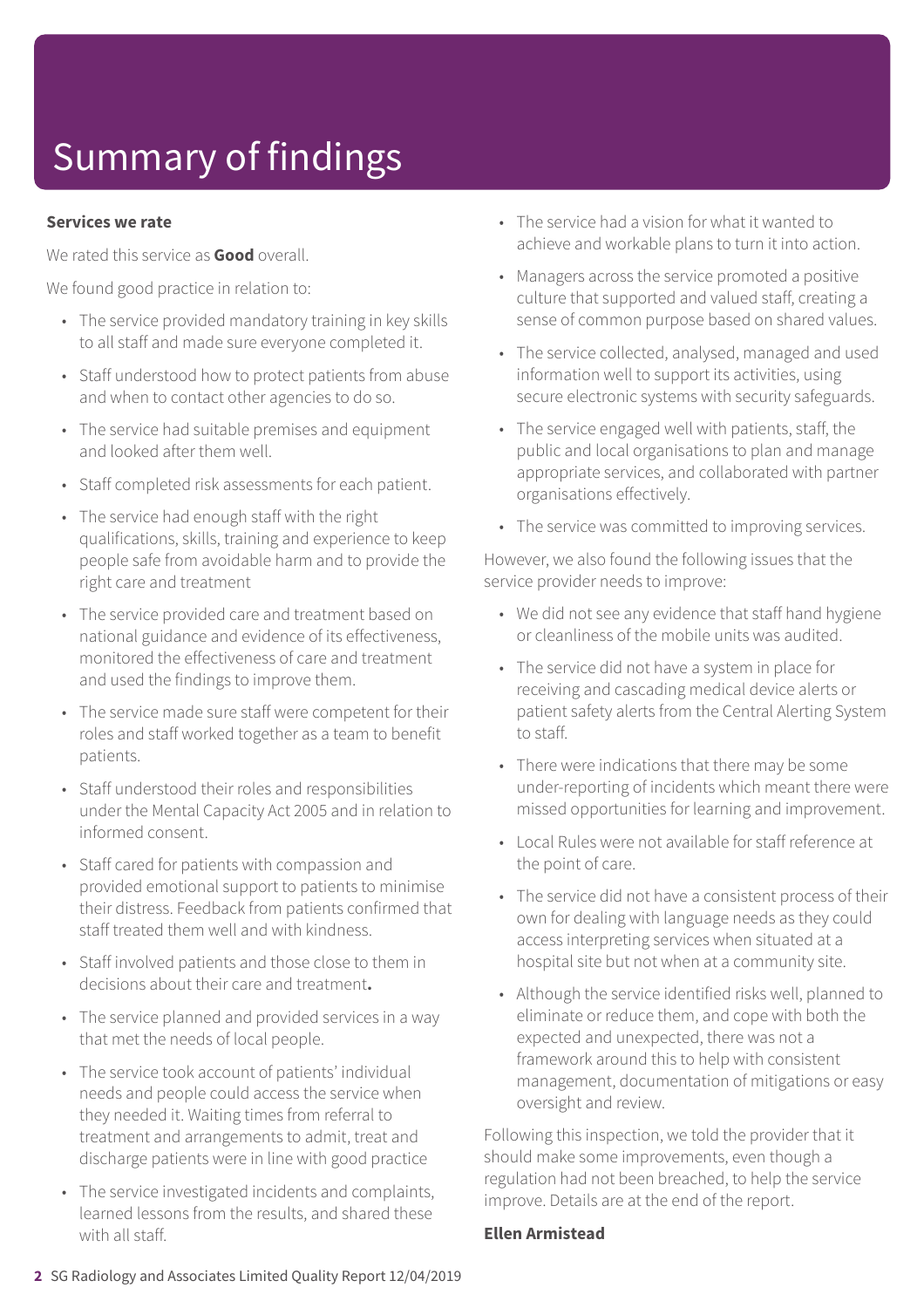Deputy Chief Inspector of Hospitals (North Region)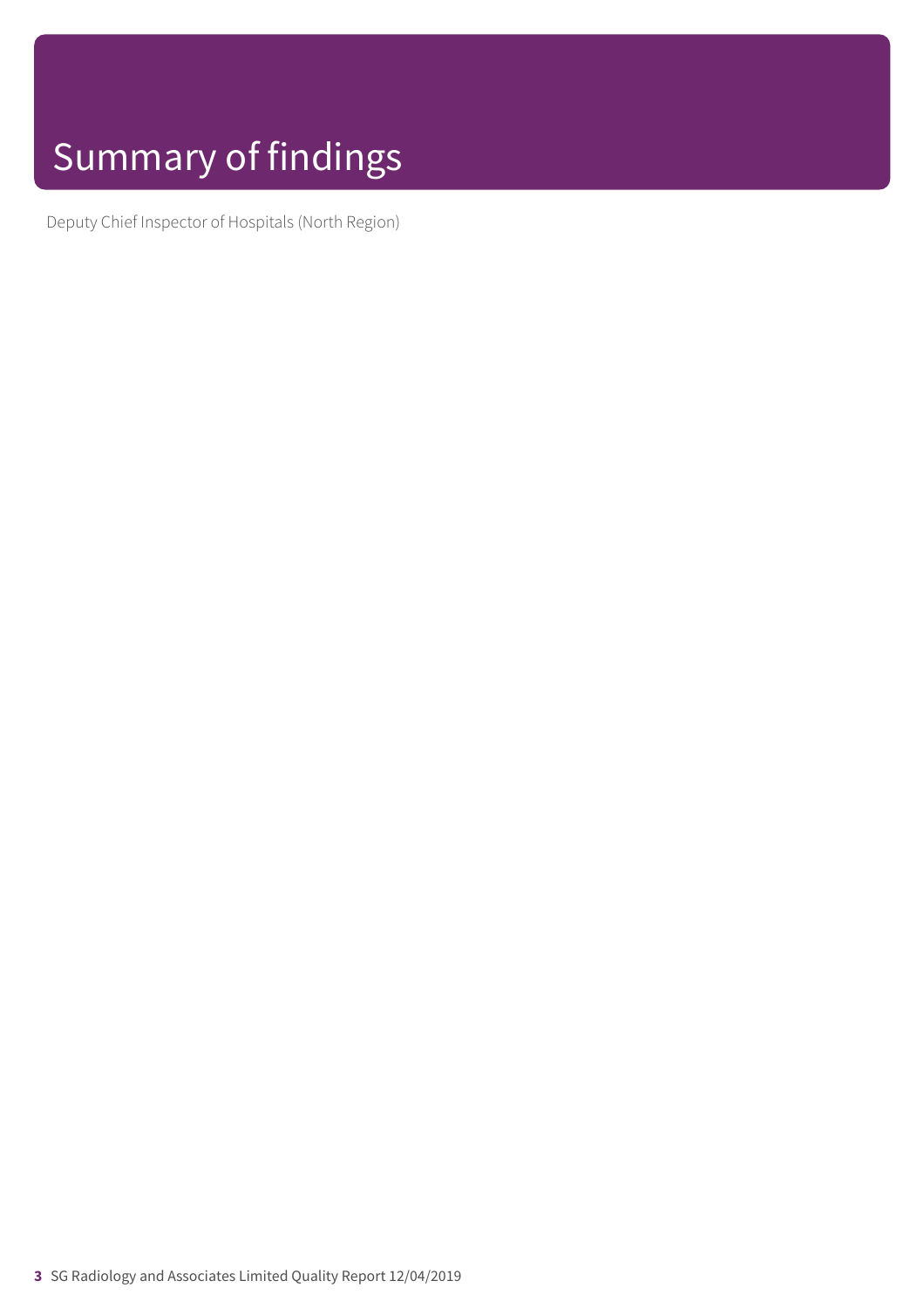### **Ourjudgementsabouteachofthemainservices**

| <b>Diagnostic</b><br>We rated this service as good overall with ratings of<br>good for safe, caring, responsive and well-led. CQC<br>imaging<br>Good<br>at the end of the report. | <b>Service</b> | <b>Rating</b> | <b>Summary of each main service</b>                                                                                                                                          |
|-----------------------------------------------------------------------------------------------------------------------------------------------------------------------------------|----------------|---------------|------------------------------------------------------------------------------------------------------------------------------------------------------------------------------|
|                                                                                                                                                                                   |                |               | does not rate effective for diagnostic imaging services.<br>There were areas of good practice and a small number<br>of things the provider should do to improve. Details are |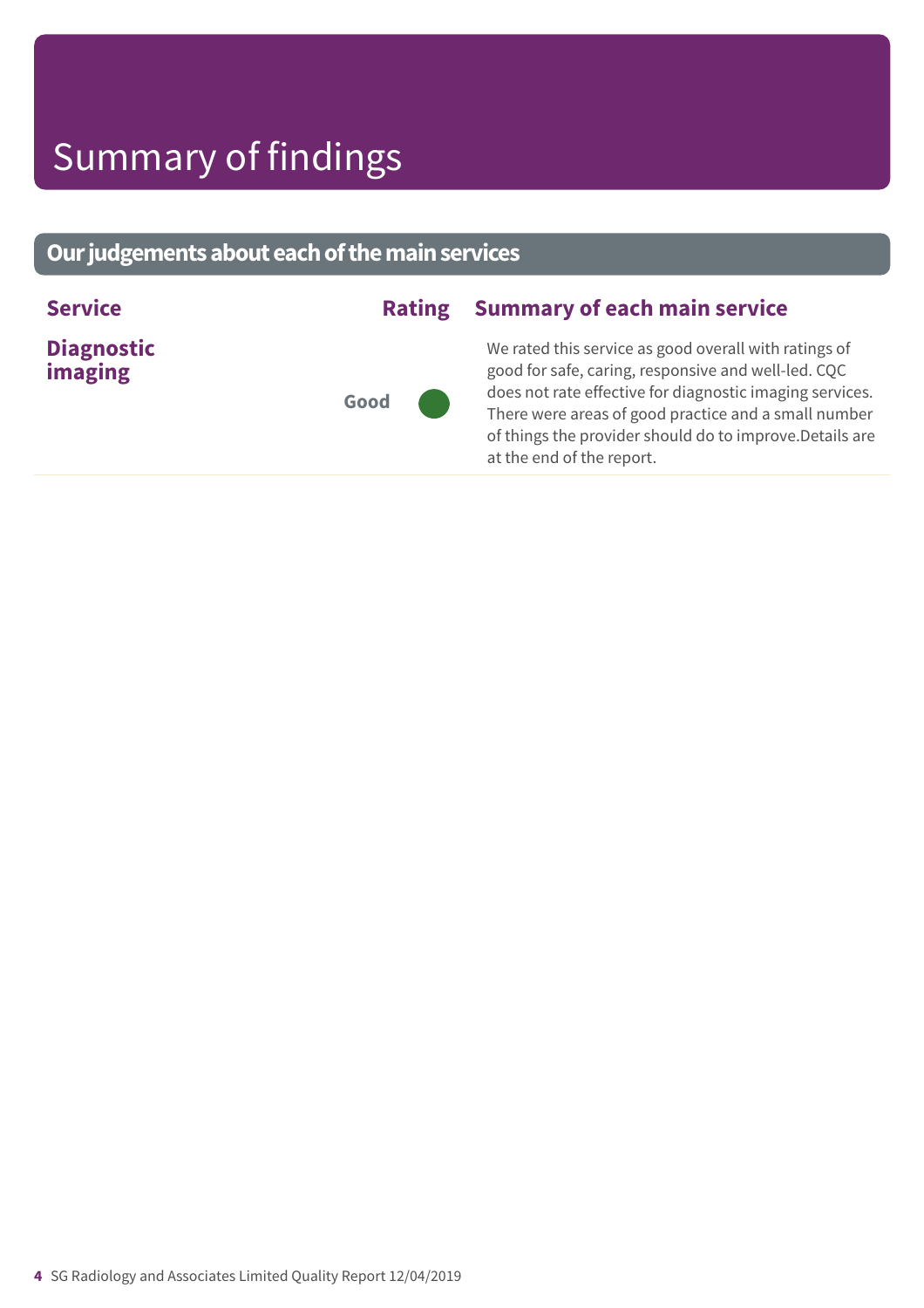### **Contents**

| Summary of this inspection                                 | Page           |
|------------------------------------------------------------|----------------|
| Background to SG Radiology and Associates Limited          | $\overline{7}$ |
| Our inspection team                                        | $\overline{7}$ |
| Information about SG Radiology and Associates Limited      | $\overline{7}$ |
| The five questions we ask about services and what we found | 9              |
| Detailed findings from this inspection                     |                |
| Overview of ratings                                        | 12             |
| Outstanding practice                                       | 28             |
| Areas for improvement                                      | 28             |
|                                                            |                |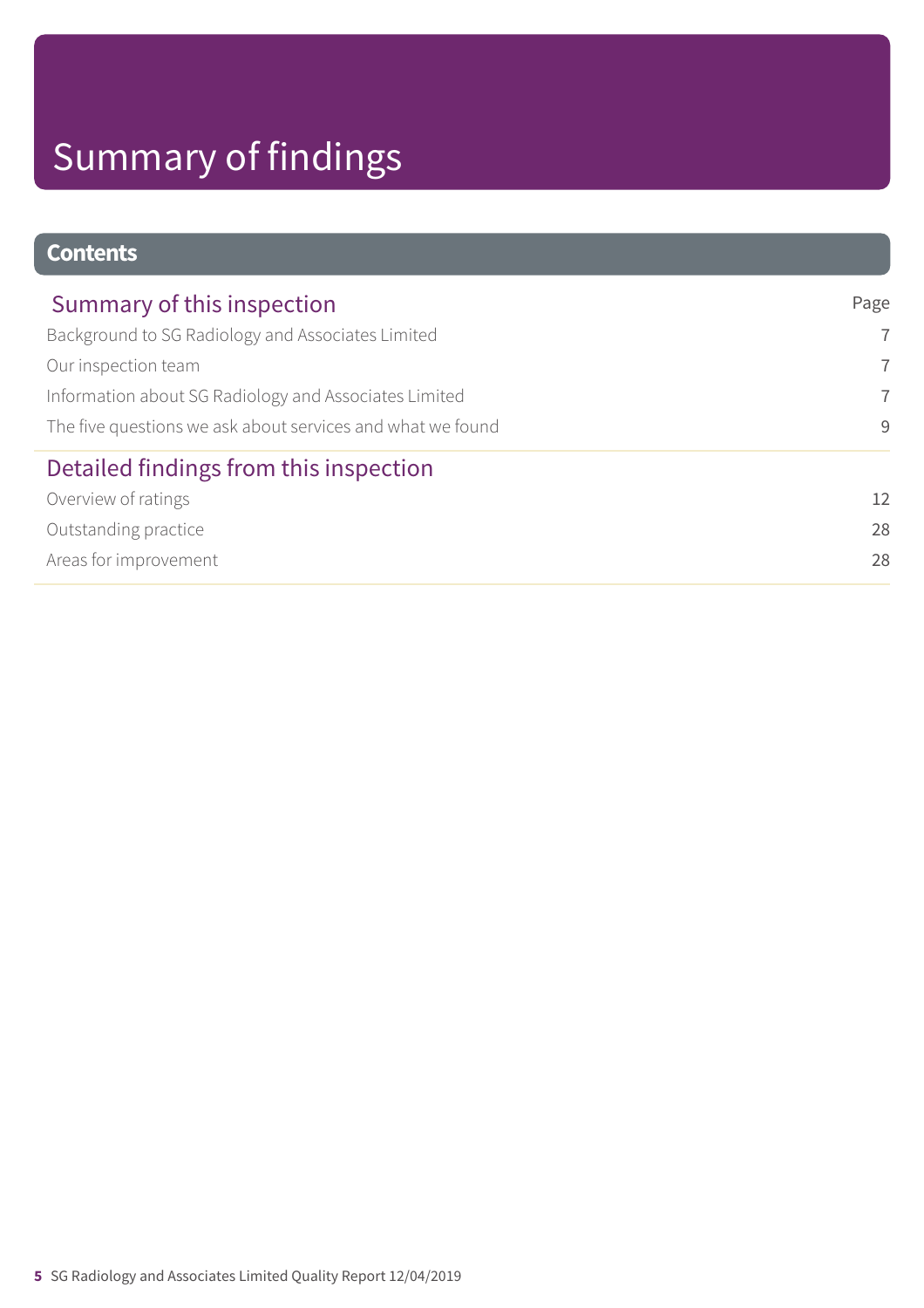

**Good –––**

# SG Radiology Associates Ltd

**Services we looked at** Diagnostic imaging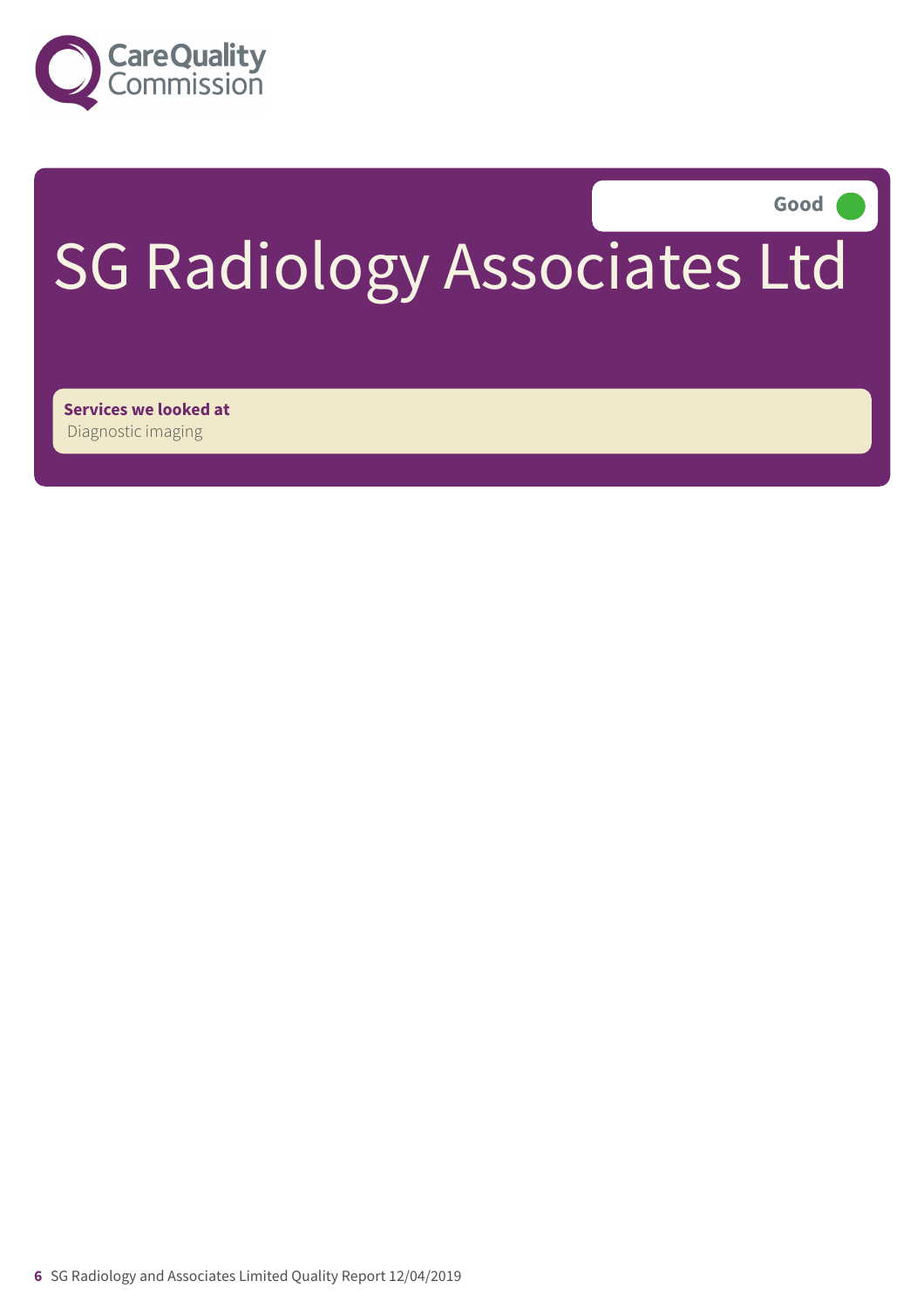### **Background to SG Radiology and Associates Limited**

SG Radiology Associates Ltd is operated by SG Radiology Associates Ltd .

The service opened in October 2013 and provides a mobile Magnetic Resonance Imaging (MRI) scan service for NHS and self-funded patients.

SG Radiology Associates Ltd operates as an 'any qualified provider' (AQP) providing GP and or NHS trust support. The service provides a fully managed clinical service offering magnetic resonance imaging (MRI) scanning and reporting and is commissioned by clinical commissioning groups (CCGs), NHS trusts and independent health organisations. It also operates as a private provider of a scanner on a day rental or block booking basis.

The mobile units provide services in community settings as well as on hospital sites. The service headquarters are based in Wakefield and the service covers a large geographical area which includes community and or hospital based services in and around; Liverpool, Cumbria, Leeds, Hull, Lincolnshire and Manchester. The service is provided from four mobile units which travel to the commissioning area.

The service is registered with CQC to provide diagnostic and screening procedures.

The clinic's registered manager Chris Tickle has been in post since October 2018.

### **Our inspection team**

The team that inspected the service comprised a CQC lead inspector with additional training in the inspection of diagnostic imaging services, another inspector and a specialist advisor with expertise in radiology. The inspection team was overseen by Sarah Dronsfield Head of Hospital Inspection.

#### **Information about SG Radiology and Associates Limited**

SG Radiology Associates Ltd is registered with the CQC to undertake the regulated activity of diagnostic and screening procedures. The service provides magnetic resonance imaging (MRI) scans from mobile units at hospital and community locations. Reporting is carried out at the provider headquarters in Wakefield.

The mobile units are accessible to people with disability.

SG Radiology Associates Ltd employed 16 whole time equivalent staff. The service is open from 8am to 8pm seven-days a week and operates from four mobile units which travel to multiple locations. The service scans adults and children of all ages. The service offers magnetic resonance imaging scans requiring the use of contrast media, at hospital sites only.

The service received referrals from GPs and hospitals, referrals were only accepted from approved referrers.

The mobile units had a magnetic resonance imaging scanner and control room, some of the mobile units had a small changing area, where this was not available there were privacy blinds for the scan room and patients changed there if needed. The sites where mobile units parked had toilet facilities that patients could use.

During the inspection, we visited the company headquarters and two of the mobile units. We spoke to all staff on duty including; the director of the service, the manager of imaging services, the radiographer, two assistants and one reception staff. We spoke with and observed the care of the four patients who visited the unit that day. We also reviewed information provided by the service and looked at online systems and records.

There were no special reviews or investigations of the service ongoing by the CQC at any time during the 12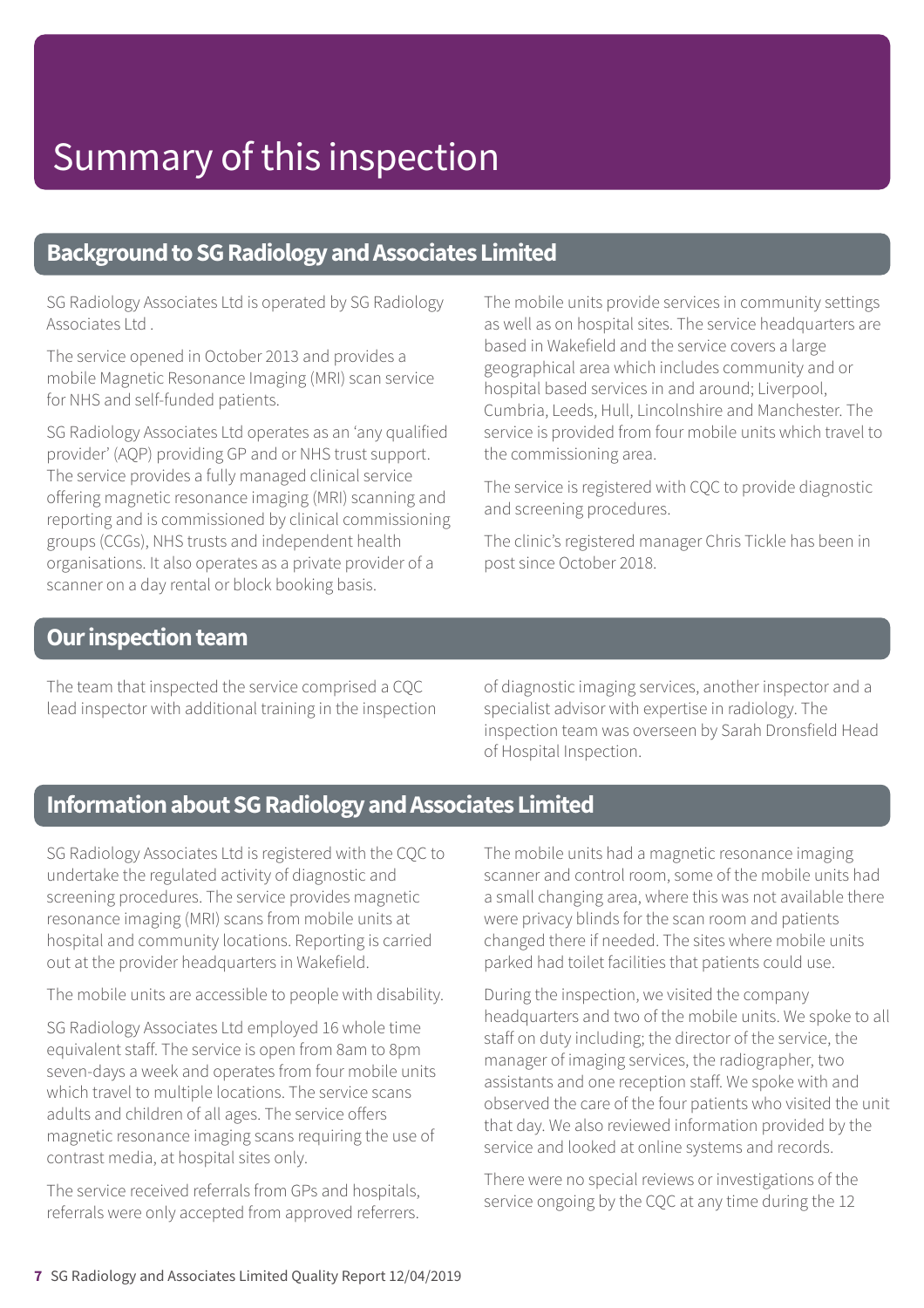months before this inspection. SG Radiology Ltd was previously inspected by CQC in September 2014 and was found to be compliant against all standards it was inspected against.

Activity (July 2017 to June 2018)

• From January 2018 to December 2018, 8,497 patients attended the service for scans, around 92% scans were NHS funded and around 8% were self-funded.

Track record on safety:

- Zero Never events
- Zero Serious injuries
- Three incidents were reported from November 2017 to November 2018
- Zero incidences of hospital acquired Meticillin-resistant Staphylococcus aureus (MRSA),
- Zero incidences of hospital acquired Meticillin-sensitive Staphylococcus aureus (MSSA)
- Zero incidences of hospital acquired Clostridium difficile (C.diff)
- Zero incidences of hospital acquired E-Coli
- One complaint

#### **Services provided for the clinic under service level agreement:**

• IT and equipment maintenance, servicing and repair.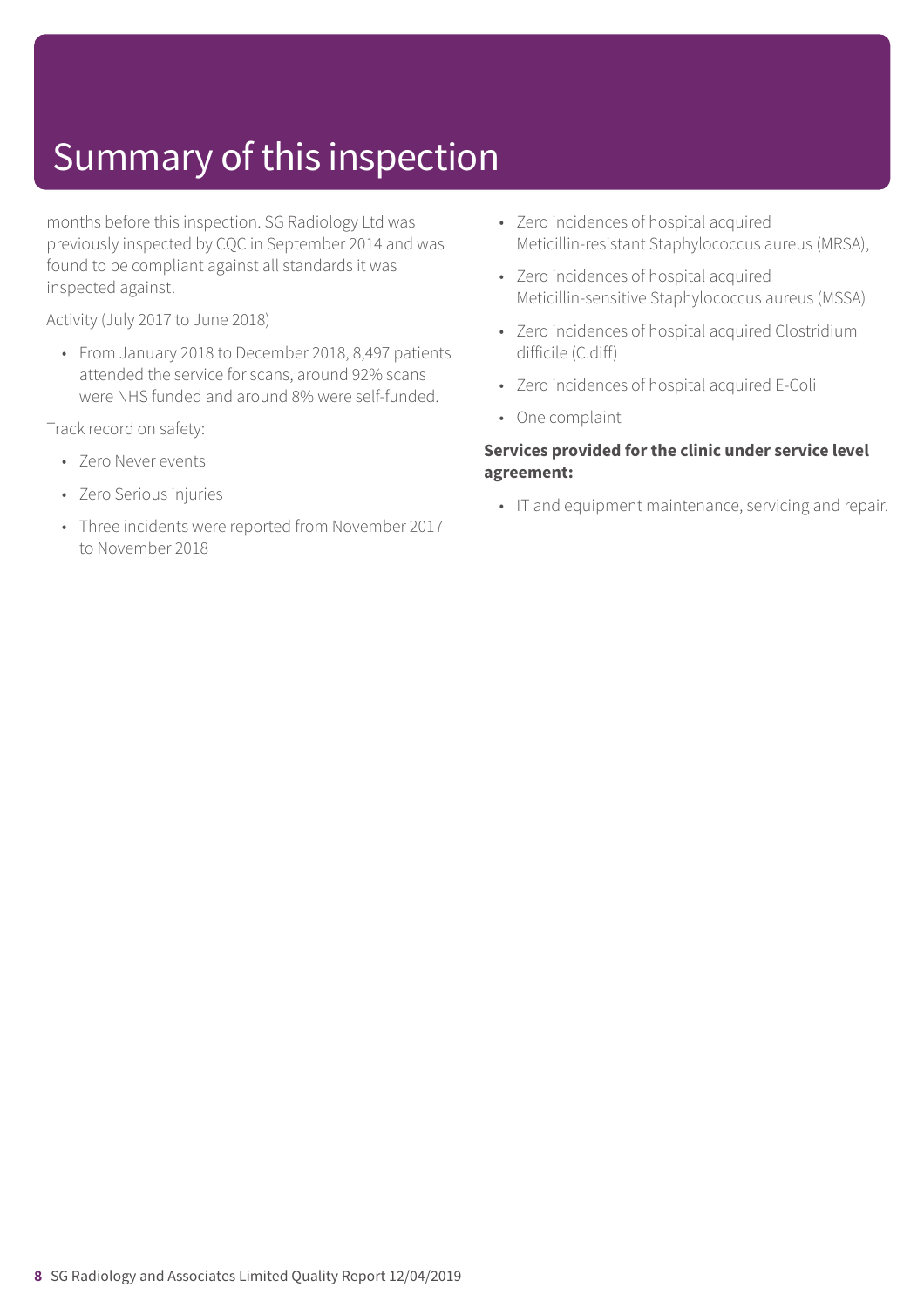### **The five questions we ask about services and what we found**

We always ask the following five questions of services.

#### **Are services safe?**

#### **Are services safe?**

We rated safe as **Good** because:

- The service provided mandatory training in key skills to all staff and made sure everyone completed it.
- Staff understood how to protect patients from abuse and when to contact other agencies to do so.
- The service had suitable premises and equipment and looked after them well.
- Staff completed risk assessments for each patient.
- The service had enough staff with the right qualifications, skills, training and experience to keep people safe from avoidable harm and to provide the right care and treatment
- Records were kept safely and securely.

However, we also found the following issues that the service provider needs to improve:

- We did not see any evidence that staff hand hygiene or cleanliness of the mobile units was audited.
- The service did not have a system in place for receiving and cascading medical device alerts or patient safety alerts from the Central Alerting System to staff.
- There were indications that there may be under-reporting of incidents which meant there were missed opportunities for learning and improvement.

#### **Are services effective?**

We do not currently rate effective for diagnostic imaging services. We found the following areas of good practice:

- The service provided care and treatment based on national guidance and evidence of its effectiveness.
- Managers monitored the effectiveness of care and treatment and used the findings to improve them.
- The service made sure staff were competent for their roles.
- Staff of different kinds worked together as a team to benefit patients.
- Staff understood their roles and responsibilities under the Mental Capacity Act 2005 and in relation to informed consent.

However, we also found the following issues that the service provider needs to improve:

**Good –––**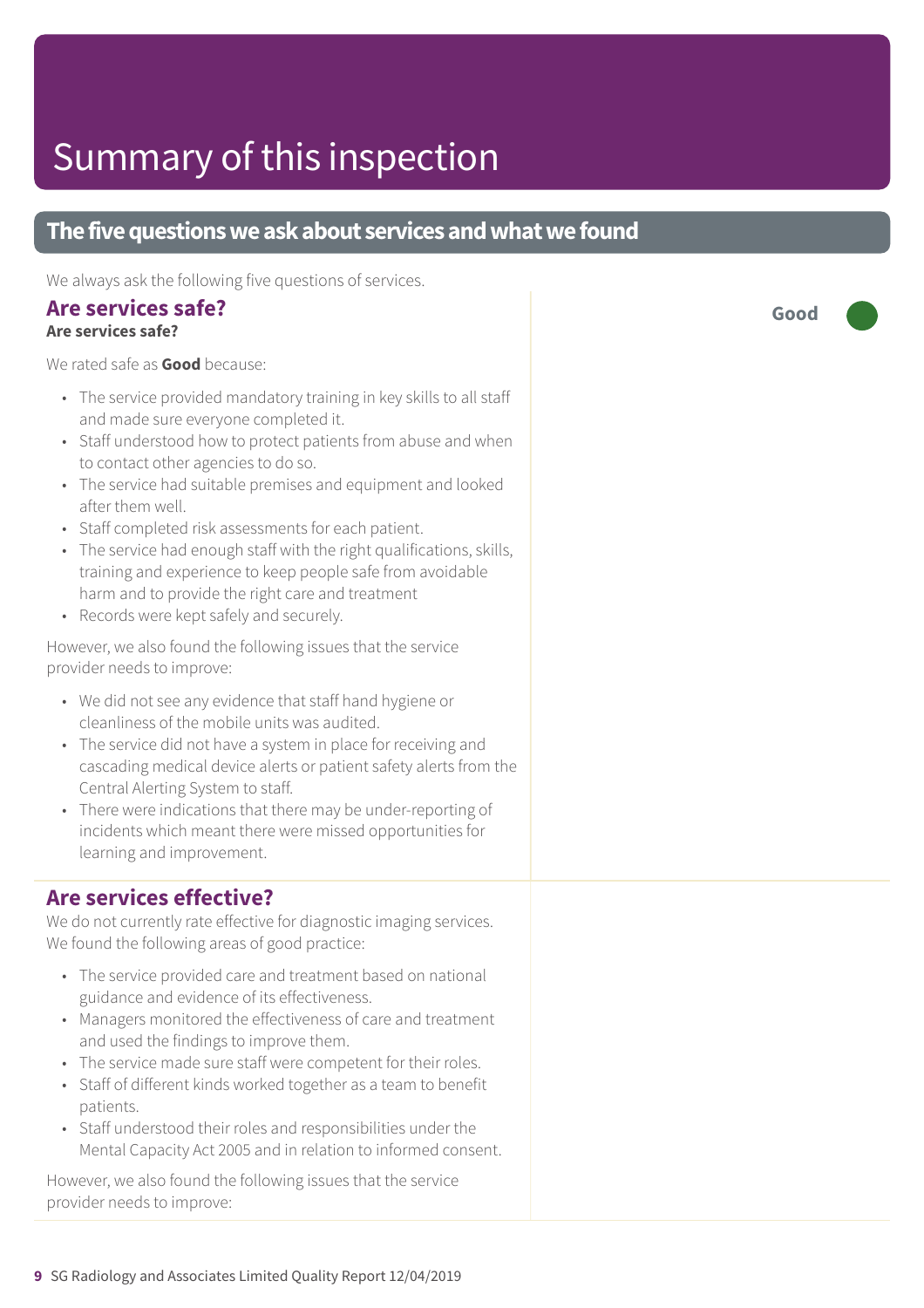| • Local rules were not available to staff in the scan room                                                                                                                                                                                                                                                                                                                                                                                                                                                                                                                                                                                                                                                                                                                                                                                                                                                             |      |
|------------------------------------------------------------------------------------------------------------------------------------------------------------------------------------------------------------------------------------------------------------------------------------------------------------------------------------------------------------------------------------------------------------------------------------------------------------------------------------------------------------------------------------------------------------------------------------------------------------------------------------------------------------------------------------------------------------------------------------------------------------------------------------------------------------------------------------------------------------------------------------------------------------------------|------|
| <b>Are services caring?</b><br>We rated caring as Good because:<br>• Staff cared for patients with compassion. Feedback from<br>patients confirmed that staff treated them well and with<br>kindness.<br>Staff provided emotional support to patients to minimise their<br>$\bullet$<br>distress.<br>• Staff involved patients and those close to them in decisions<br>about their care and treatment.                                                                                                                                                                                                                                                                                                                                                                                                                                                                                                                 | Good |
| Are services responsive?<br>We rated responsive as Good because:<br>• The service planned and provided services in a way that met<br>the needs of local people.<br>The service took account of patients' individual needs.<br>• People could access the service when they needed it. Waiting<br>times from referral to treatment and arrangements to admit,<br>treat and discharge patients were in line with good practice<br>The service treated concerns and complaints seriously,<br>$\bullet$<br>investigated them and learned lessons from the results, and<br>shared these with all staff.<br>However, we also found the following issues that the service<br>provider needs to improve:<br>• The service did not have a consistent process of their own for<br>dealing with language needs as they could access interpreting<br>services when situated at a hospital site but not when at a<br>community site. | Good |
| <b>Are services well-led?</b><br>We rated well-led as Good because:<br>• Managers had the right skills and abilities to run the service<br>providing high-quality sustainable care.<br>• The service had a vision for what it wanted to achieve and<br>workable plans to turn it into action.<br>• Managers across the service promoted a positive culture that<br>supported and valued staff, creating a sense of common<br>purpose based on shared values.<br>• The service was continually looking for ways to improve service<br>quality and standards of care.                                                                                                                                                                                                                                                                                                                                                    | Good |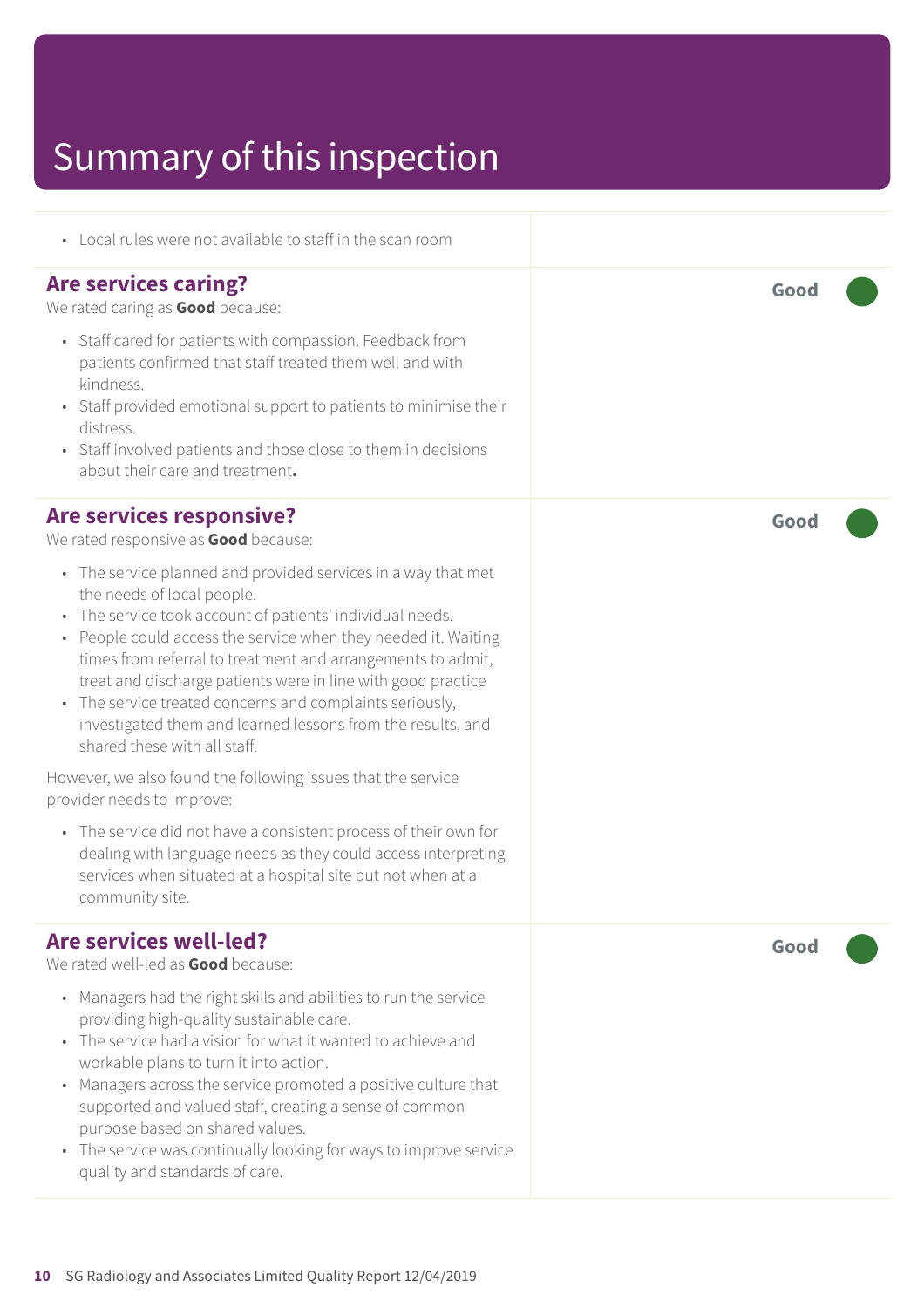- The service collected, analysed, managed and used information well to support its activities, using secure electronic systems with security safeguards.
- The service engaged well with patients, staff, the public and local organisations to plan and manage appropriate services, and collaborated with partner organisations effectively.
- The service was committed to improving services.

However, we also found the following issues that the service provider needs to improve:

• Although the service identified risks well, planned to eliminate or reduce them, there was not a systematic process for consistent management, oversight and review.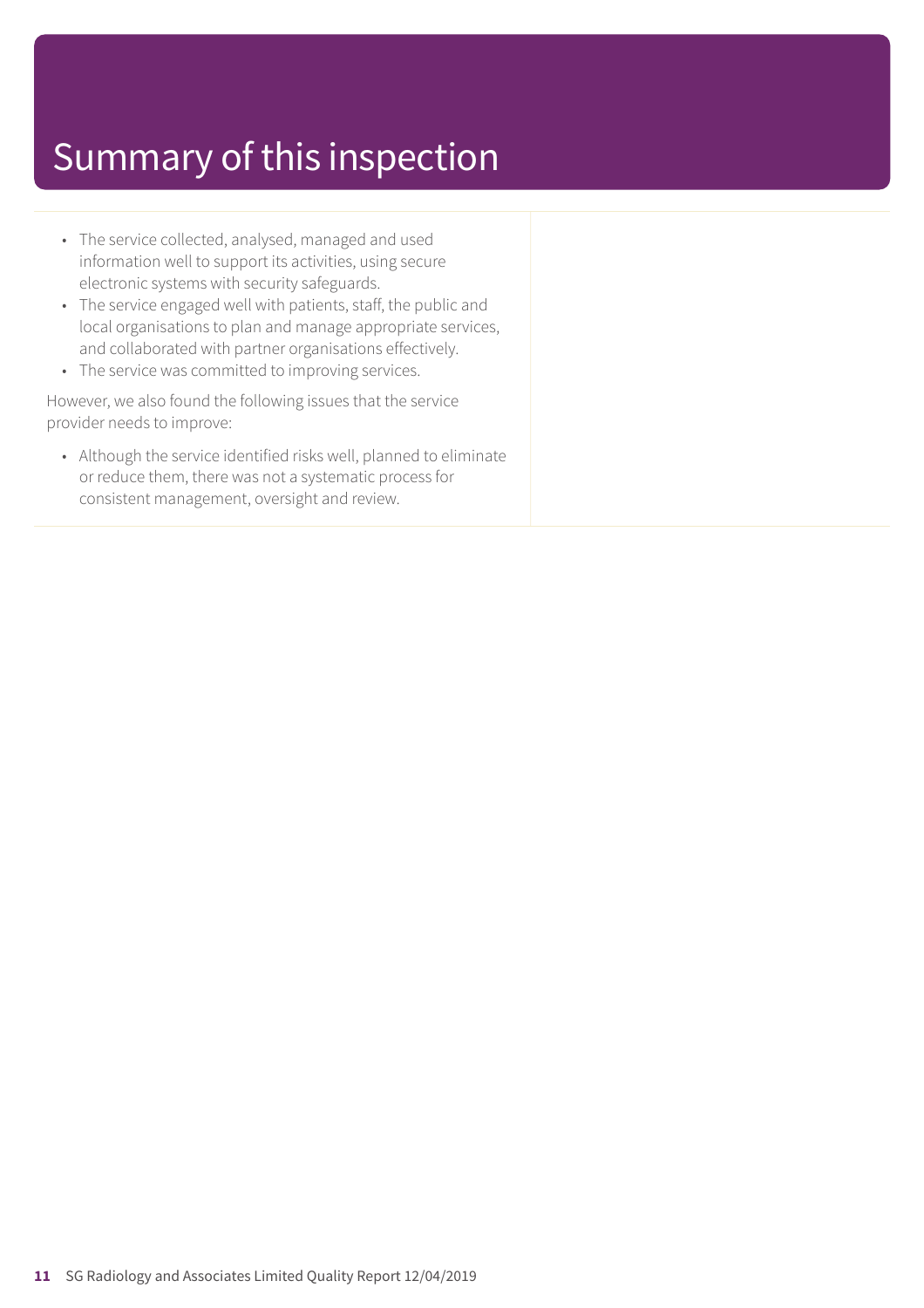# Detailed findings from this inspection

### **Overview of ratings**

Our ratings for this location are:

|                    | Safe | <b>Effective</b> | Caring | Responsive | Well-led | Overall |
|--------------------|------|------------------|--------|------------|----------|---------|
| Diagnostic imaging | Good | N/A              | Good   | Good       | Good     | Good    |
| <b>Overall</b>     | Good | N/A              | Good   | Good       | Good     | Good    |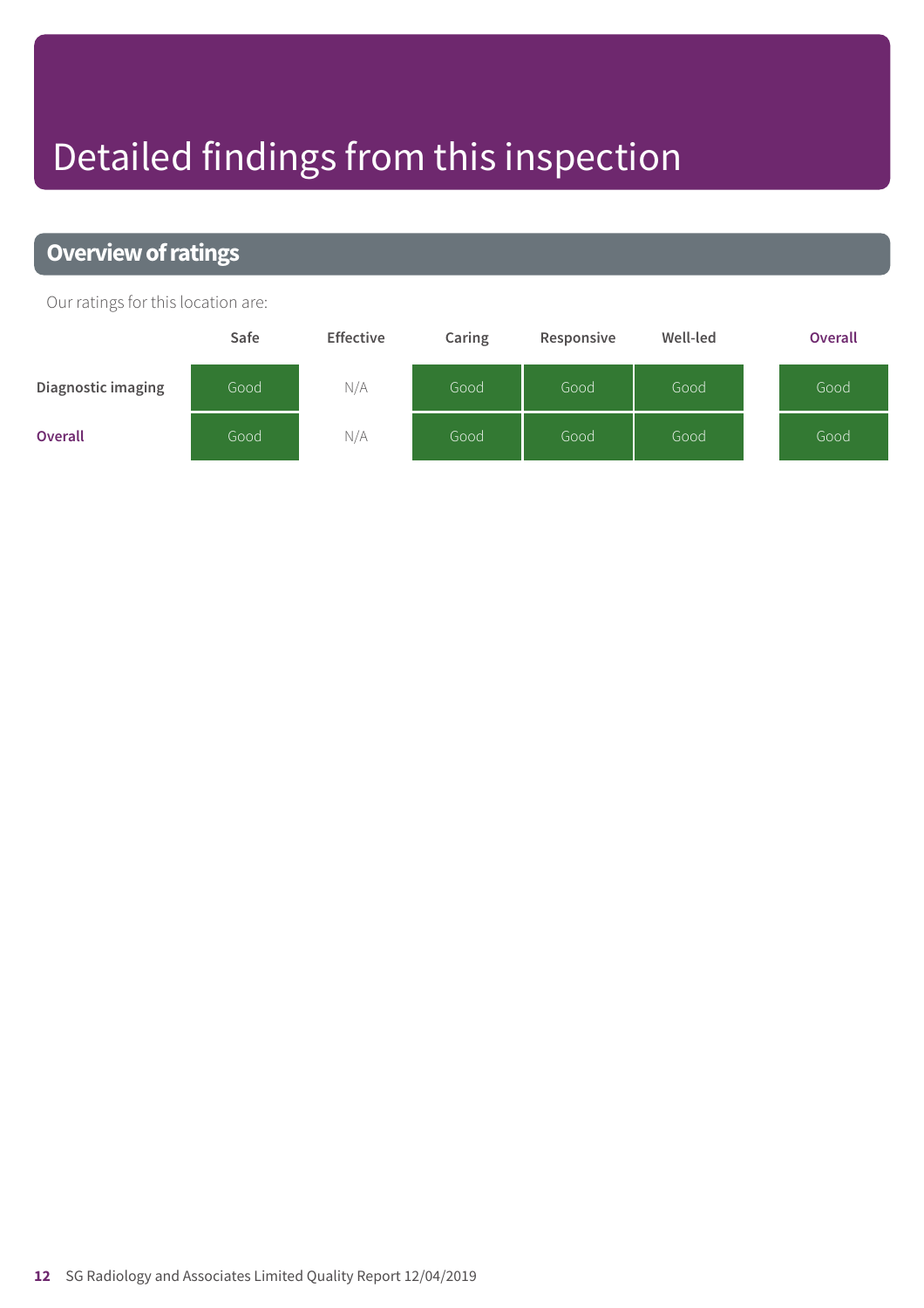| Safe             | Good |  |
|------------------|------|--|
| <b>Effective</b> |      |  |
| Caring           | Good |  |
| Responsive       | Good |  |
| Well-led         | Good |  |

### **Are diagnostic imaging services safe?**



#### **Mandatory training**

- **The service provided mandatory training in key skills to all staff and made sure everyone completed it.**
- Staff received a number of mandatory training modules, which included; fire safety, equality, diversity and human rights, infection prevention and control, safeguarding children and adults, information security awareness, moving and handling and basic life support training. At November 2018 compliance with mandatory training was 97% for radiographers and support workers.
- Training was a mixture of online and face to face, staff told us they were up to date with their training.
- The service kept a spreadsheet of statutory training requirements for employees and staff were alerted when retraining / refreshers were needed.
- There was a comprehensive induction plan for new starters which was tailored to individual needs. For a trainee new member of staff, the induction period could be up to 12 weeks. Mandatory training, supervised practice and competency assessment were all incorporated into the induction period.

#### **Safeguarding**

- **Staff understood how to protect patients from abuse and when to contact other agencies to do so.** Staff had training on how to recognise and report abuse and they knew how to apply it.
- The service had a safeguarding lead who was able to provide practical advice and support and was involved in delivering training and updates for staff. Staff told us they could contact the service safeguarding lead and service managers if they needed advice. Three staff were trained to level three.
- The service had policies in place for safeguarding children and vulnerable adults, which outlined staff responsibilities with regards to discussion with senior staff and reporting to the local authority and or police as appropriate.
- All staff had undertaken safeguarding training at levels one and two for children and vulnerable adults. This met intercollegiate guidance: Safeguarding Children and Young People: Roles and competencies for Health Care Staff (March 2014). Guidance states all non-clinical and clinical staff who have any contact with children, young people and/or parents/carers should be trained to level two.
- The staff we spoke with demonstrated an understanding of their responsibilities with regard to safeguarding and were aware of who they needed to contact within the service and the local authority if they had a safeguarding concern.
- Staff had knowledge of current safeguarding issues such as child sexual exploitation and modern slavery.
- Staff told us that children were always accompanied by a person with parental responsibility.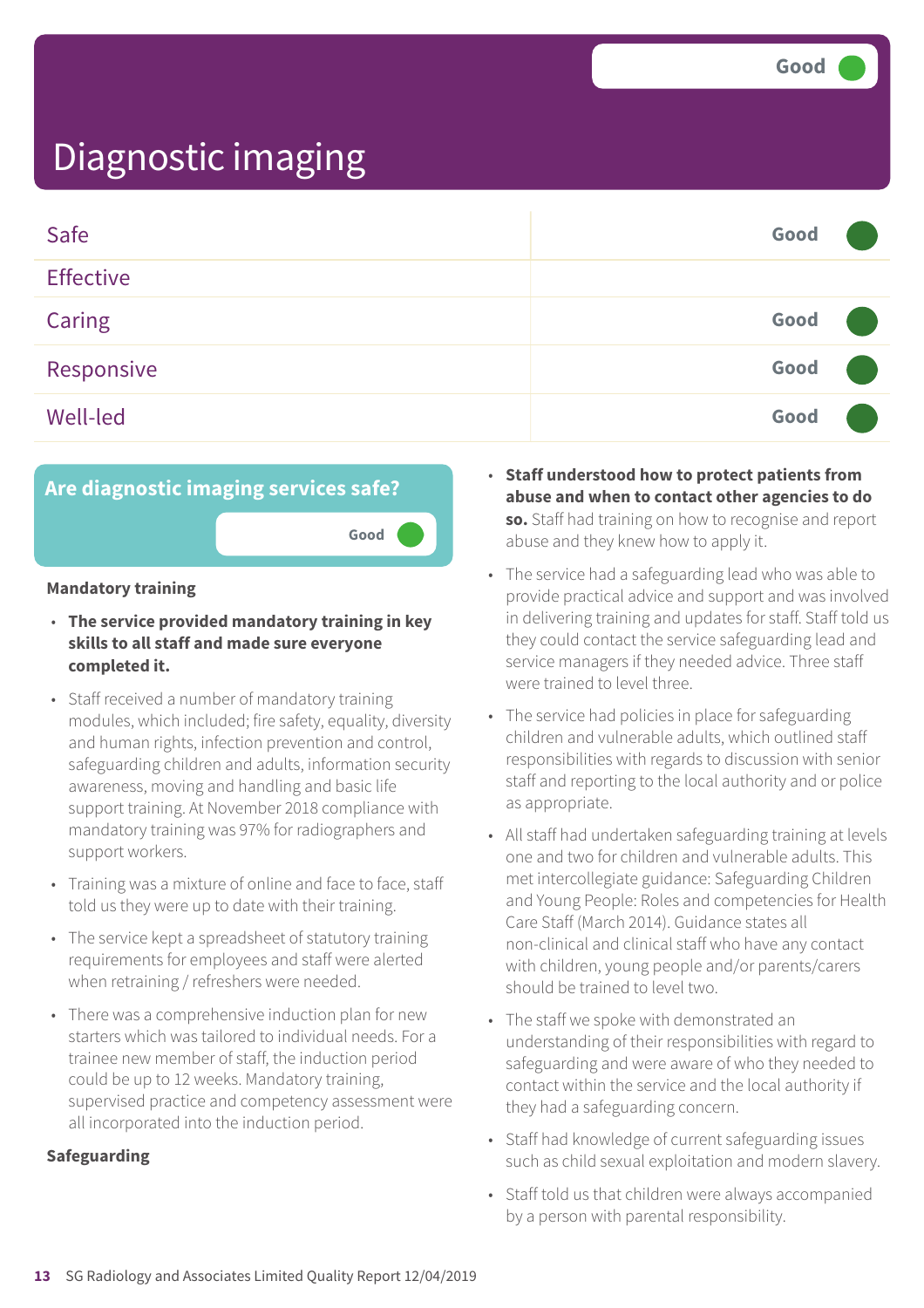- Contact numbers for safeguarding contacts and police were readily available in site files should staff need to raise a concern and staff showed us how they could use the NHS Safeguarding Guide, mobile phone application to access local safeguarding contact details when needed.
- At the time of inspection, all employed staff and the self-employed reporting consultants had been checked and verified through the disclosure and barring service.

#### **Cleanliness, infection control and hygiene**

- **The service controlled infection risk well.** Staff kept themselves, equipment and the premises clean. They used control measures to prevent the spread of infection.
- The registered manager was the lead for infection, prevention and control. All staff had undertaken level one and two training in infection prevention and control.
- There were infection, prevention and control policies and procedures in use. These provided staff with guidance on appropriate infection, prevention and control practice in for example, cleaning schedules, hand hygiene and decontamination of equipment.
- There was no information available regarding whether patients were discouraged from attending the unit if they were suffering from communicable diseases such as flu or diarrhoea and vomiting.
- The mobile units were visibly clean and tidy and there were cleaning schedules in place, they were cleaned daily by the clinical staff. There were records to show that daily cleaning had been undertaken.
- Patient feedback was that the mobile units were clean.
- Although the registered manager told us they carried out spot checks on the mobile units to look at equipment maintenance and cleanliness, these were not documented. Following our discussion, the manager intended to start documenting these checks to audit standards of cleanliness.
- Although the mobile units did not have running water or hand washing facilities, hand gels were available. We saw staff using hand gel in between patients on the mobile units.
- Cleaning solutions, spill packs and personal protective equipment were available if needed.
- For patients needing cannulation for contrast injections, this was undertaken in a treatment room in the adjacent hospital department where hand washing facilities were available. We observed staff performing cannulation used good aseptic technique and washed their hands correctly before and after the procedure.
- Patients' cannulas were removed in the hospital treatment room and disposed of correctly as clinical waste.
- The mobile units did not have any special waste disposal requirements.
- We did not see any evidence that staff hand hygiene or cleanliness of the mobile units was audited. However, when we spoke to the superintendent radiographer they told us that they did do spot checks on the mobile units as part of a series of checks but this was not formally recorded. Following our site visit the service immediately developed and introduced an audit tool but had yet to develop evidence of actions taken following the issues identified.

#### **Environment and equipment**

#### • **The service had suitable premises and equipment and looked after them well.**

The service used a site management toolkit to carry out a health and safety risk assessment at each site. This included fire safety assessment and agreed fire assembly points.

- The mobile units were small and self-contained, one of the mobile units had a small changing area for patients but the other did not. Where a dedicated changing was not available staff told us, patients used the scan room as privacy blinds could be pulled over the viewing window.
- There was parking available near or outside where the mobile units were parked. There was a lift and automatic door facility which could be operated by staff for patients who could not manage the stairs into or out of the van.
- The scanning control room had a viewing panel that allowed staff to observe the patient during scanning.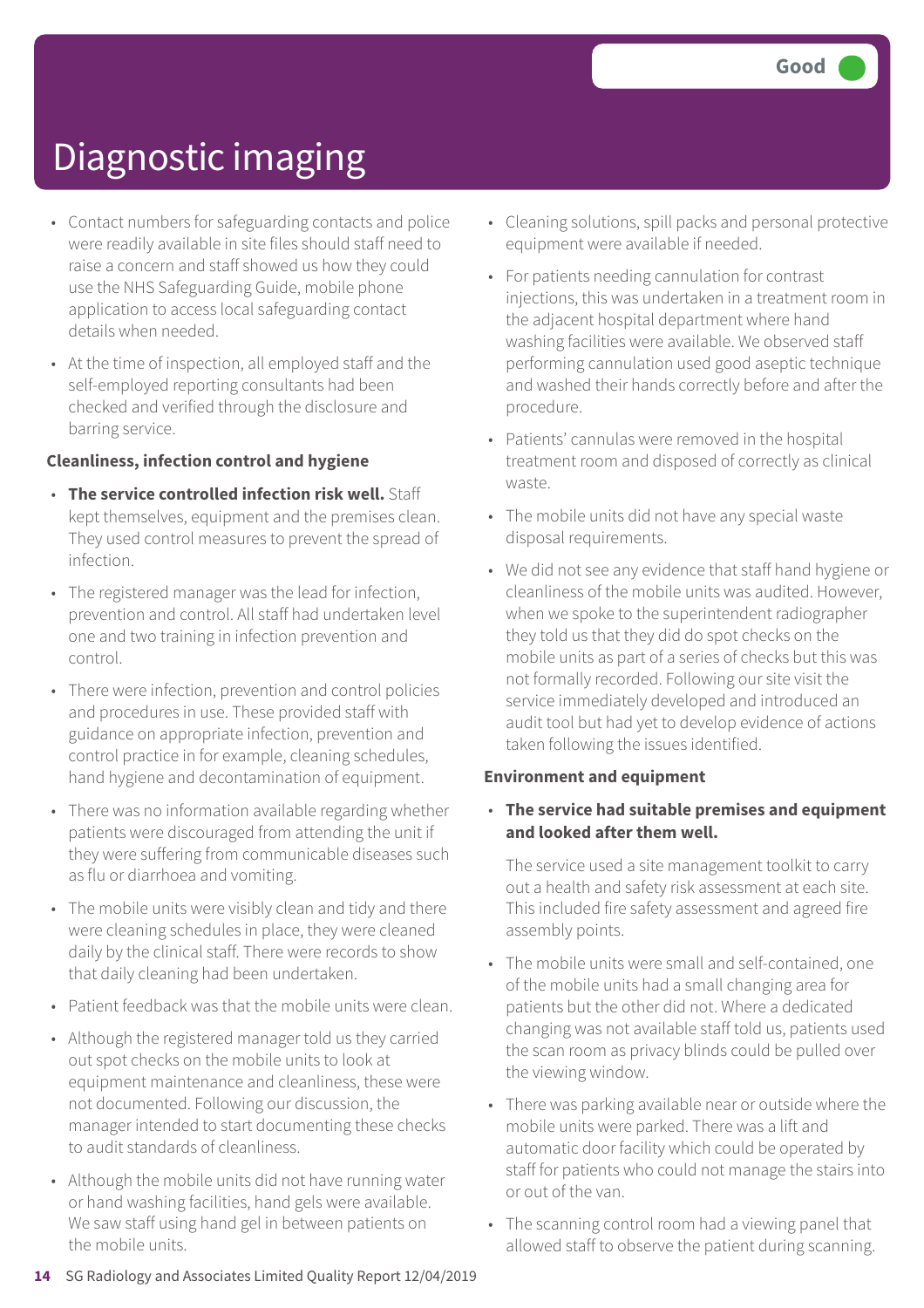- The mobile units were locked and secure when staff left for breaks and at the end of the day. Patients were not left unaccompanied at any time.
- There were fire safety signs and a fire extinguisher was accessible. Magnetic resonance imaging safety signs and 'no pacemaker' signs scans were visible. We saw evidence of daily safety checks.
- Safety signage did not specify an assembly point in case of emergency.
- We saw there was enough space around the scanner for staff to move and for scans to be carried out safely. During scanning all patients had access to an emergency call buzzer, ear plugs and defenders. A microphone allowed contact between the radiographer and the patient. Music or videos could be played for patients' distraction if wanted.
- There was a hand-held alarm button in the scanner that patients could press if they wanted to stop the scan for any reason.
- A magnetic resonance imaging safe trolley was available should there be a need to transfer patients in or out of the scan room.
- There were equipment maintenance contracts in place that covered, essential maintenance, repairs and quality assurance. Servicing and maintenance of premises and equipment was carried out using a planned preventative maintenance programme. There were maintenance logs that showed when equipment had last been serviced and when the next service was due. All equipment checks were in date.
- There was a system to ensure repairs to equipment were carried out if machines and other equipment broke down. Staff told us repairs were usually completed quickly with minimal delays to patients because of breakdowns. There had been one incident in the last 12 months when the maintenance provider could not be contacted over a weekend. The manger had discussed this incident with the contractor and had been assured that this had been a temporary issue and was now resolved.
- All the equipment we viewed conformed to relevant safety standards and was serviced on a regular basis.

We saw that electrical equipment was safety tested. Staff carried out daily quality assurance checks on the scanners to ensure they performed safely and to specification.

- The tractor that transported the mobile units and the unit shells underwent checks every 12 weeks in line with Driver and Vehicle Standards Agency requirements.
- We saw electronic records which provided evidence that daily quality assurance checks, on the equipment were carried out.
- Staff had been trained in the safe and effective use of the scanner.
- Each van had an automated external defibrillator and first aid bag which were checked regularly.
- Staff told us they had appropriate equipment to carry out their work and we found that there was a system in place to ensure appropriate stock levels and regular top up.

#### **Assessing and responding to patient risk**

#### • **Staff completed risk assessments for each patient.**

- The service radiographers screened all referrals to ensure they were appropriate and all necessary information was on the referral form. Referral forms gave the patient's clinical history, demographics, requested scan, referrer details and had ample space for the referrer to give any other relevant information. The safety forms covered implants, devices, metal fragments including in the eyes, pregnancy and recent or old surgery to head, eyes, ears and heart.
- If the radiographer felt the referral was inappropriate or they needed further information they would contact the referrer directly. The radiographers were accountable for ensuring referrals were appropriate, determining if there were any contraindications and deciding if the scan should proceed.
- The clinic kept an electronic list of approved referrers. Staff told us if a referral was received from a new referrer they would contact the GP practice or check on the General Medical Council website, to check their registration status.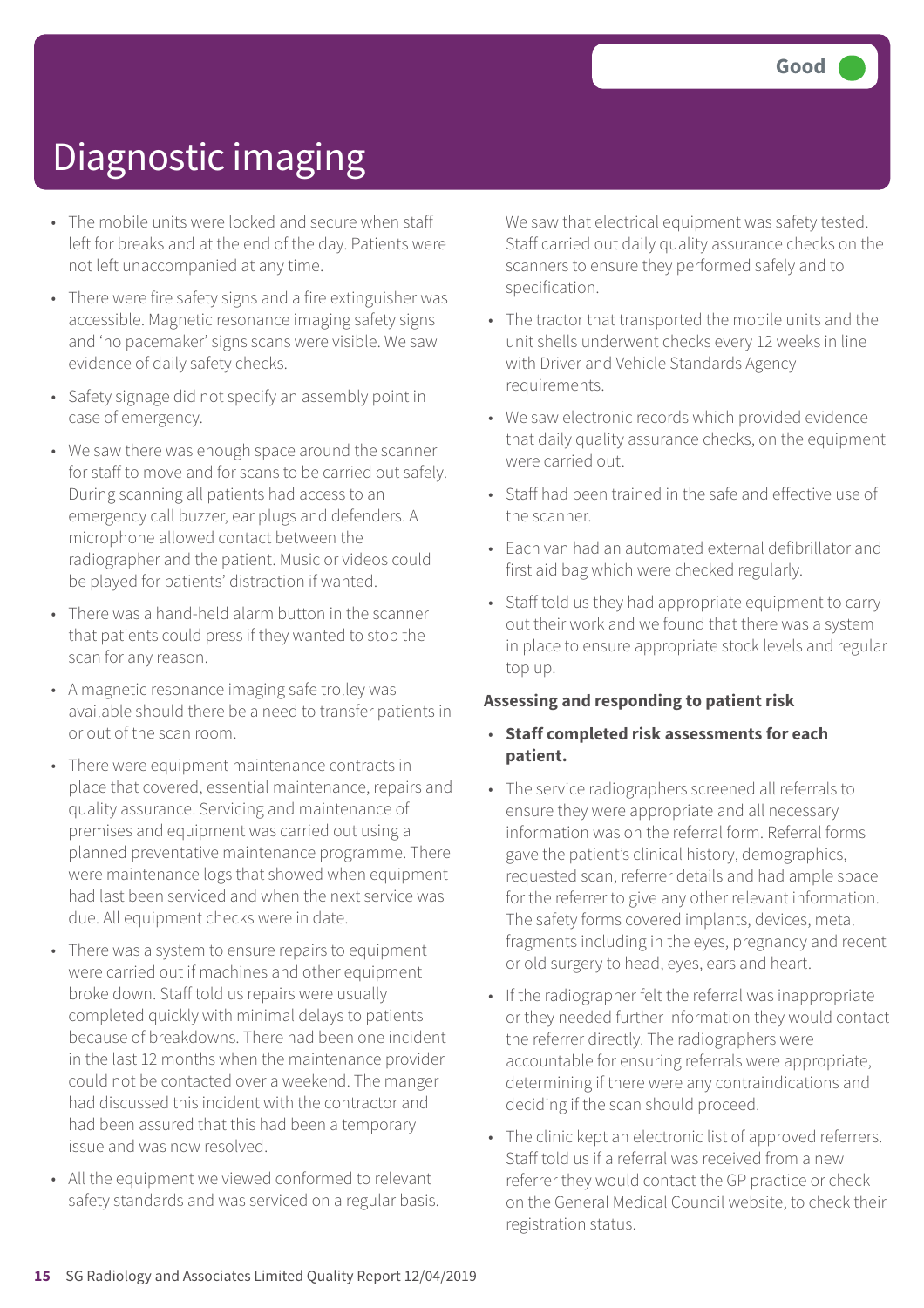- When a referral was accepted the radiographer or delegated member of staff would ring the patient to go through the magnetic resonance imaging scanning safety checklist over the phone. This ensured there were no contra-indications for the proposed scan and that patients were forewarned about the necessity of declaring any implants or foreign bodies that may be a patient safety risk.
- The screening of referrals included a system for prioritising patients who need more urgent scans.
- The patients were sent a patient information leaflet that included contraindications for a magnetic resonance imaging scan which reinforced what had been discussed on the telephone.
- The safety checklist form was given to patients to fill in on arrival at the clinic to double check there were no reasons why the scan should not go ahead. The patients completed this form themselves as a self-declaration which doubled as a consent form.
- Staff double checked the information back to the patients to ensure understanding and used a PAUSE and check before entering the scan room. The 'PAUSE and check' is a clinical imaging examination operator checklist
- We heard staff informing patients with tattoos about the possibility of a burning sensation and telling them to let staff know if this happened.
- There was no formal contract in place for medical physics support to the service although the manager told us this was available on an ad hoc basis from one of the NHS trusts and that contract negotiations were taking place to formalise this arrangement. There was a medical physics expert visit due within the next few weeks.
- Although there were local site files these lacked information and useful guides for new starters or staff unfamiliar with the site.
- There had been no formal risk assessment regarding the safety of staff working at remote sites.
- We saw that staff followed a patient identification policy and ensured that patients were correctly identified and that referral information and body part to be examined were verified.
- All staff were trained in basic life support and staff were aware that if a patient became seriously unwell or collapsed that their emergency response was to dial 999 when at a community site.
- Emergency procedures were slightly different at the acute hospital sites and staff knew what these were. Although there were site specific emergency procedure posters for each site these were not always on display or within the site file.
- We did not see a system in place for receiving and cascading medical device alerts or patient safety alerts from the Central Alerting System to staff.
- Staff told us they could seek medical advice if needed in relation to the imaging procedure or findings, from the referring health care professional or the reporting radiologist if needed.
- Van doors were locked at all times, staff could access the mobile units with a passcode.
- Staff told us that during down time they had undertaken a crash call emergency scenario and practiced manoeuvring the van emergency trolley and lift. An emergency scenario training day was planned for March 2019.

#### **Staffing**

- **The service had enough staff with the right qualifications, skills, training and experience to keep people safe from avoidable harm and to provide the right care and treatment.**
- Minimum staffing for each of the mobile units was one radiographer and one assistant. Where Patients were attending for scans that needed contrast there was a minimum of two radiographers and one assistant.
- The service employed 16 whole time equivalent staff which included, a head of clinical service, superintendent radiographers, radiographers, healthcare assistants, operations and appointments staff, drivers, a logistics manager and a finance manager.
- The service also had its own pool of bank radiographers and health care assistants and used agency staff if needed. From October 2018 to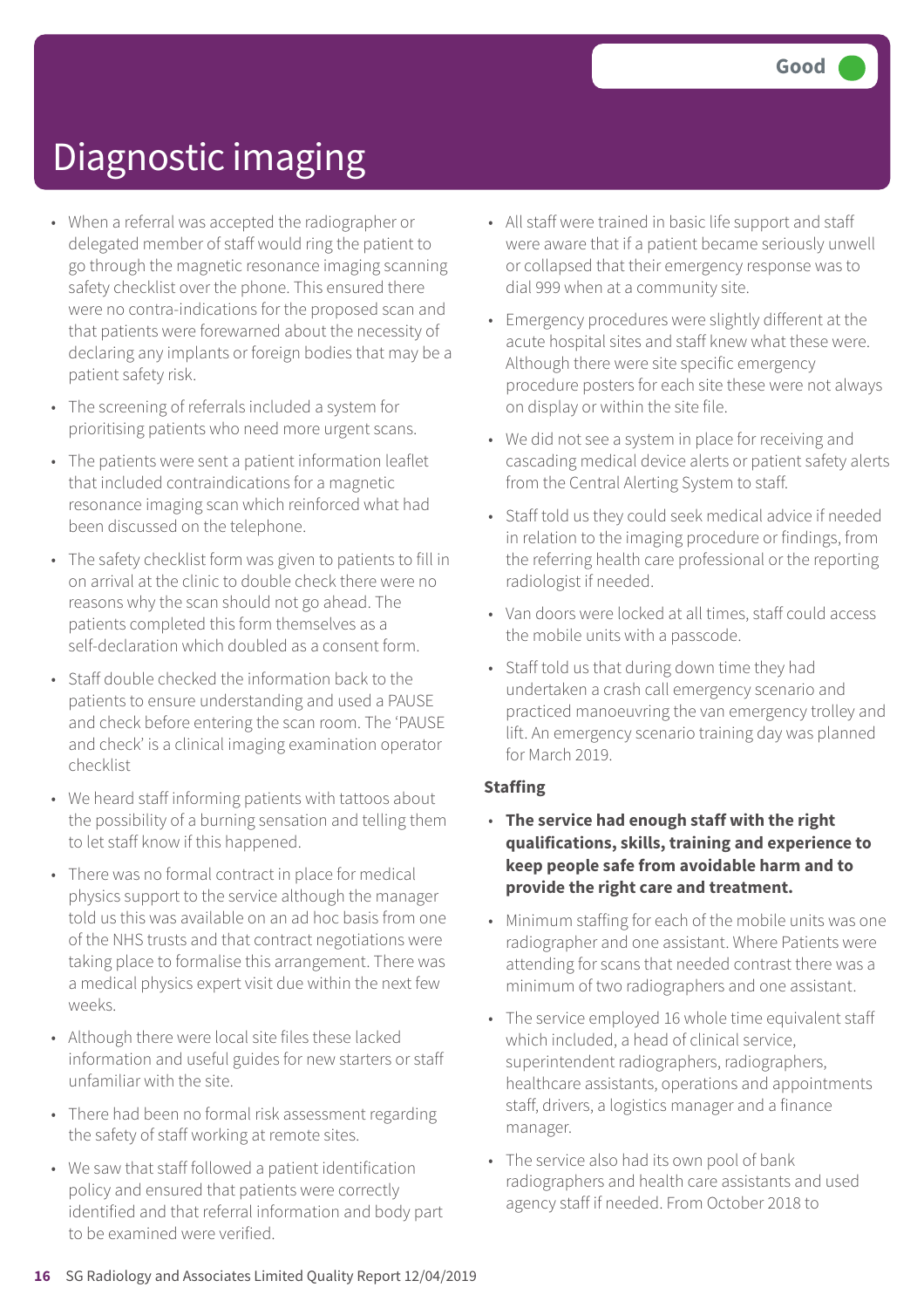December 2018 the service had used bank radiographers and health care assistants on 68 and 77 occasions, respectively. Agency radiographers were used on 48 occasions during the same period.

- The service had two radiographer vacancies and two health care assistant vacancies which it planned to recruit to as soon as possible. The service managers had also recently made the decision to appoint an additional superintendent radiographer.
- Three staff had left the service over the last 12 months and two had joined the service.
- There were 6 Consultant Radiologists who undertook magnetic resonance imaging reporting, these staff worked on a self-employed basis.
- The service covered sickness and short-notice absence by ringing substantive and bank staff, or the superintendent could step in. However, finding cover sometimes depended on the location of the van, if cover could not be found or was late arriving, staff would keep patients informed about delays and ring patients directly to rearrange their appointment if necessary.

#### **Records**

- **Staff kept detailed records of patients' care and treatment.** Records were clear, up-to-date and easily available to all staff providing care.
- The clinic kept limited patient records due to the nature of the service. Records included; the patients' referral form/ letter, safety checklist/ consent form and scan report. All records were scanned onto the IT system and paper records were destroyed. All patients / records had a unique identifier.
- Records were kept in line with the principles of the Data Protection Act 1988 and the clinic had a records management policy which was in line with 'Records Management: NHS Code of Practice 2016' and General Data Protection Regulation 2018.
- Referrals came in via encrypted email delivery and transfer of information within the service and from the service back to the referrer was secure. IT systems and computers were password protected and encrypted.
- We saw that patient information needed to be manually entered onto the scanner computer as this

did not link directly with the radiology information system or the picture archiving system. This also meant that staff needed to save the images to a memory stick and then transfer the files to the archive. Staff told us that as soon as the images were uploaded they were deleted from the external memory device. There was a process in place to ensure all scan images had been safely transferred onto the archive.

• Radiographers could add notes to images if there was anything they needed to communicate with the reporting Radiologist.

#### **Medicines**

#### • **The service followed best practice when administering intravenous contrast media.**

- The service only undertook contrast scans for adult patients which were undertaken at hospital sites where they had access to medical professionals in case of adverse reactions.
- Contrast was given under patient group directions (written instructions for the supply or administration of medicines to groups of patients who may not be individually identified before presentation for treatment.)
- The radiographers collected the contrast for each patient when needed from the hospital radiography department. They cannulated the patients in a treatment room in the hospital and escorted them to the van where the contrast was checked by two radiographers and administered before starting the scan.
- Administration and traceability information was entered onto the hospital patient record system but this was not entered onto the service patient record. This meant adverse reactions could be traced through the hospital but the service could not do this itself.
- Patients were asked to wait in the hospital radiology department following their scan to ensure there was no delayed reaction to the contrast. Cannulas were left in-situ for at least 30 minutes following completion of the scan as precaution, in case emergency intravenous access was needed.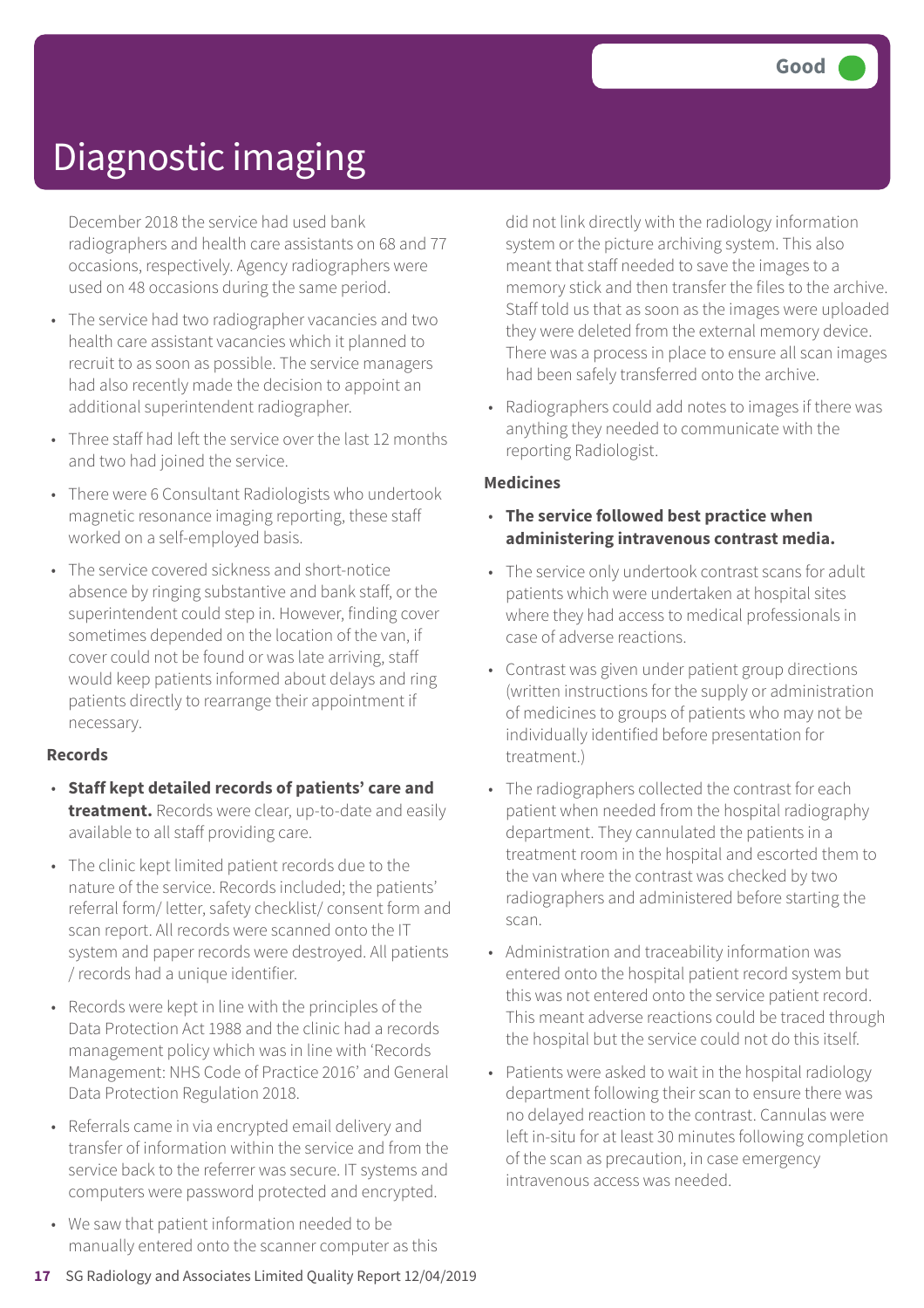• Part of the safety checks was to ensure patients had not had a previous allergic reaction to contrast medium. The service did not scan patients who were had a previous contrast reaction as it was safer if these patients were scanned in the hospital department.

#### **Incidents**

- **The service managed patient safety incidents well.** Staff recognised incidents and knew how to report them. Managers investigated incidents and shared lessons learned with the whole team. When things went wrong, staff apologised and gave patients honest information and suitable support.
- Staff were able to report incidents online and were encouraged to do so. The service managers collated incident information to highlight any lessons for improvement and these were shared with all staff.

Staff told us learning was communicated by email outlining what happened, what was done about it and the lessons learned from the event. Information was also discussed at online audio - video conference meetings or at other staff meetings.

- Incidents and issues were highlighted for staff on a 'common errors for the month' poster displayed in the mobile units for staff to read. We saw that these were also discussed in team meetings.
- Staff told us any relevant incidents would be reported to the Health and Safety Executive in line with regulatory requirements.
- The service had reported three incidents from December 2017 December 2018, none resulted in harm to patients and all related to recording of information. We found that staff were aware of the incidents and saw that they had been shared with all staff as had the corrective actions.

Although we saw good examples of shared learning from some incidents there were two incidents that we became aware of that had not been included on the service log. While these incidents were reported to other providers this indicated there may be some under-reporting of incidents which meant there were missed opportunities for learning and improvement. In addition, there were some incidents of patients arriving at the service without an interpreter which were not logged.

- There were incident reporting and investigation policies in place which included a duty of candour policy. The duty of candour is a statutory (legal) duty to be open and honest with patients (or 'service users'), or their families, when something goes wrong that appears to have caused or could lead to significant harm in the future.
- Staff could articulate what duty of candour meant and how they would apply this if it became necessary, they told us would immediately let a patient know if anything had gone wrong.

### **Are diagnostic imaging services effective?**

We do not rate the effectiveness of diagnostic imaging services, however, we found the following during our inspection.

#### **Evidence-based care and treatment**

- **The service provided care based on national guidance and evidence of its effectiveness.** Managers checked to make sure staff followed guidance.
- The provider had developed local rules regarding magnetic resonance imaging scanning and were in date. The local rules were comprehensive and in line with practice guidance such as the Medicines and Healthcare Products Regulatory Agency guideline: DB2007(03) 'Safety guidelines for Magnetic Resonance Imaging Equipment in Clinical Use'.
- Protocols for each site were documented on the scanner computer. Protocols were available for routine scan sequences and referral specific scans and were in line with current guidance. Protocols were authorised aby consultant radiologists. The protocols were 'locked' into the scanners to ensure they couldn't be changed without authorisation and to ensure standardisation of the procedure and consistency of images.
- Although local rules and protocols were available on the computers, these were not printed and easily available in the scan room for staff to refer to. This would have been beneficial for new and bank staff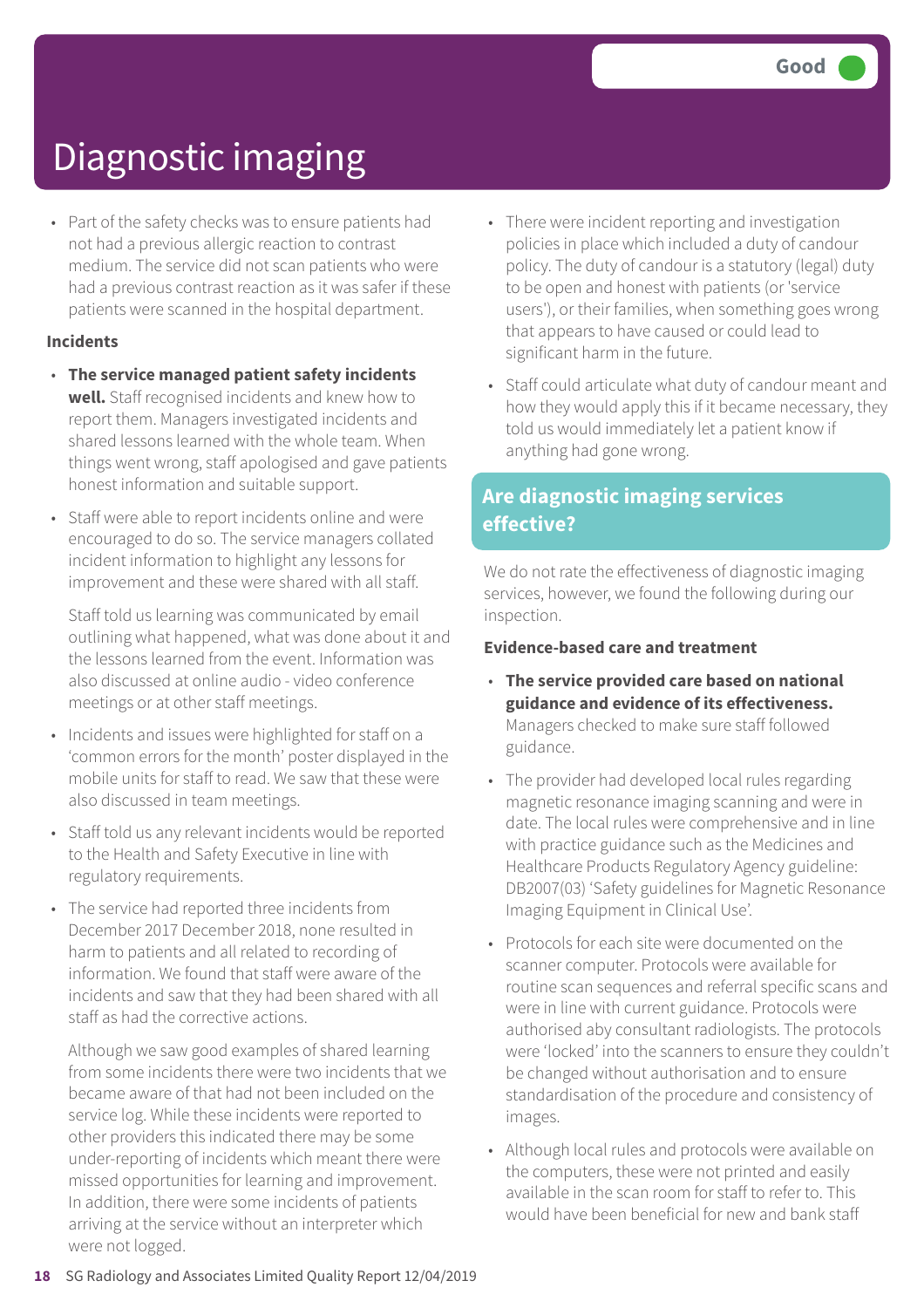who were not familiar with every site. Protocols could be different at the hospital sites and staff were expected to follow the hospital protocols rather than the SG protocols.

• All policies were in date and there was as policy control process / document in place.

#### **Nutrition and hydration**

• **Patient information leaflets advised that drinks were not available at the mobile units and they could bring a drink with them if they felt they would need this.**

#### **Pain relief**

- **Staff assessed and monitored patients regularly to see if they were uncomfortable or in pain.**
	- Staff demonstrated they were aware that patients may be in pain and they ensured the scan caused as little discomfort as possible. Positioning aids were available if needed and staff checked on patients' comfort via the intercom during the scan sequences.
	- Staff gave an indication of the time the scan would take and checked that patients would be able to remain comfortable and still during the examination. Patients could alert staff if they were uncomfortable and needed the scan to stop.

#### **Patient outcomes**

- The service did not provide a treatment to patients which enabled them to measure patient outcomes. However, the service did complete audits and quality assurance tests to ensure that they provided a service to measurable standards which they could monitor with the aim of making improvements.
- The service collected patient feedback, audited waiting time from first contact to scan, turnaround times for reports and image and reporting quality audits.
- There was a quality assurance mechanism in place for peer reviewing MRI image quality and quality of reporting. Peer review audit looked at 10% of images reported from September to October 2018 the audit

included 163 images and reports 100% of images were diagnostic with less than 4% having a minor discrepancy. All images were of a high quality with no artefacts present.

- There was a red, amber, green rating system in place to highlight and enable staff to prioritise urgent scans and urgent reports.
- Although there was an agreed turnaround of four weeks in place with some commissioners the service aimed to scan patients within 14 days. subject to their availability. The service monitored average waiting times each month, from January 2018 to December 2018 average monthly waiting times rarely exceeded 10 working days and never exceeded 14 days.
- Managers told us that reports are turned around in most cases within 72 hours. Monthly audits from November 2017 to October 2018 showed that the range of turnaround time was from two days to four days. There was only one month in this period when the turnaround time went up to four days.

#### **Competent staff**

- **The service made sure staff were competent for their roles.**
- Staff had received training relevant to their role. We saw online training records that showed the required training and level of competence of different members of staff.
- Magnetic resonance imaging scanning was always undertaken by a qualified radiographer with expertise in magnetic resonance imaging scanning. Agency radiographers were given an induction and training regarding the unit, policies and procedures and safe use of the scanner. The superintendent radiographer also worked alongside the agency staff for a number of shifts for support, supervision and to assess competence.
- All staff were trained in magnetic resonance imaging safety, use of equipment and protocols and radiographers were trained in cannulation and administration of contrast media. Competency was assessed, reviewed and documented in staff records.
- One of the assistants told us they had received an induction to the unit which had included magnetic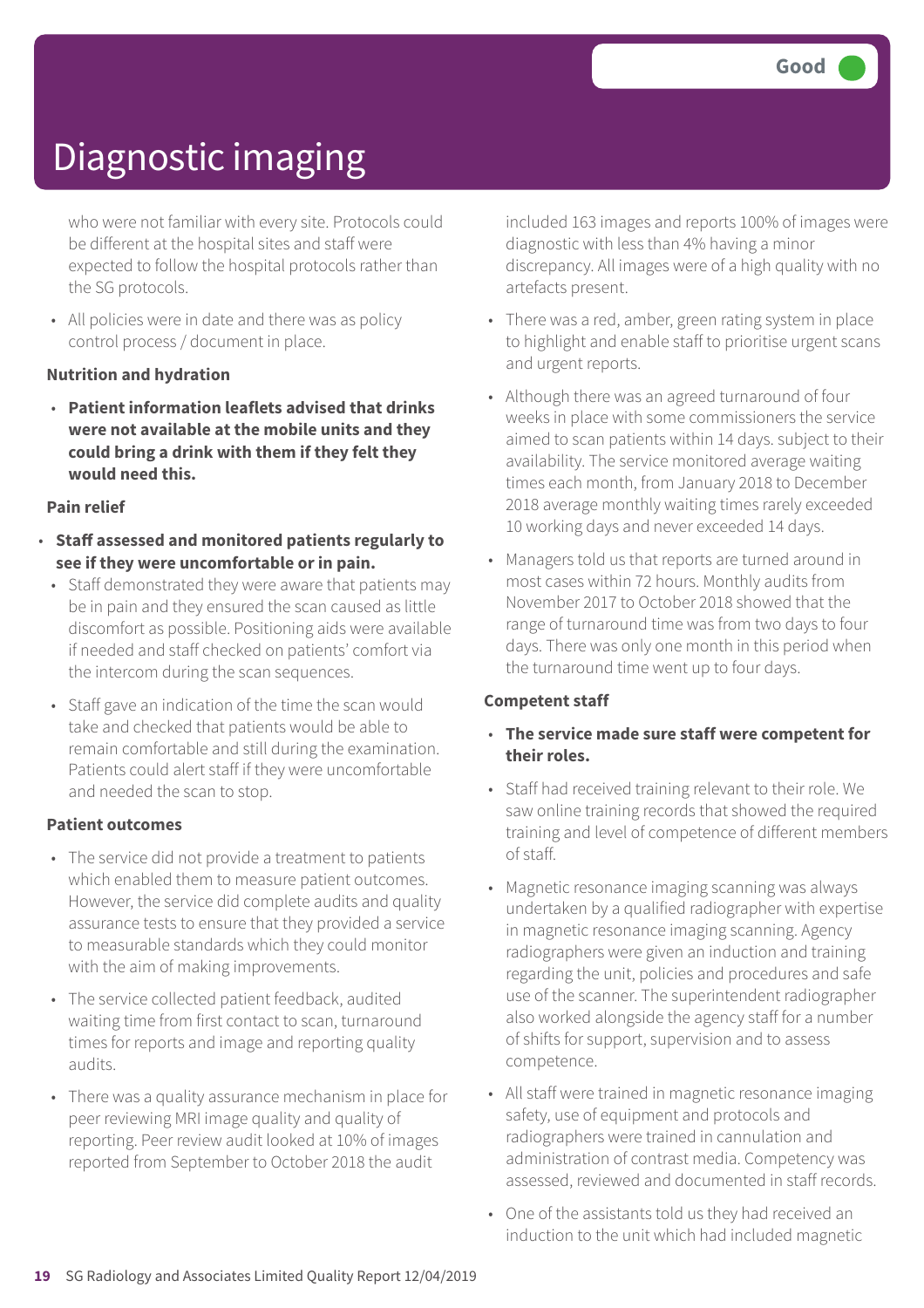resonance imaging safety. The staff member told us they would receive further training as they progressed and that they were hoping to be able to undertake training that would enable them to cannulate.

- We found that there was a structured probationary period for new staff and for all staff there were ongoing annual appraisals and mid-year performance reviews. We looked at the records for two members of staff and found that reviews and appraisals had been undertaken and staff had clear objectives regarding performance and development for the coming year.
- Data provided by the service showed that 100% of staff employed for more than 12 months had received an annual appraisal in the last 12 months. All reporting radiologists had also an appraisal in the last 12 months
- The service had checked the professional registration status of their radiographers and medical staff, all had current professional registration.
- Staff told us that training and development was supported, this ensured competence was maintained and registered professionals met re-validation / re-registration requirements.

#### **Multidisciplinary working**

- **Staff of different kinds worked together as a team to benefit patients.**
- We saw that the team included, managers, radiographers, administration staff and support workers who all worked well together to provide a high-quality service to their patients.
- Staff described good working relationships with hospital staff and gave examples of when the services had worked together to ensure patients had the best service possible. For example, if a patient's needs could not be safely met in the mobile unit the services would look at swapping patients so there was no need to reschedule patients when their needs could be met in the hospital radiology department.
- Members of the team communicated well with each other and gave examples of when they had liaised

with referring clinicians and or the reporting consultants to address any queries or to provide or obtain any necessary information regarding the patient's pathway.

- The service encouraged feedback and was open to feedback from staff and referrers to ensure information and images provided were of a good quality and the service was effective for patients and met the needs of the referrers.
- The team showed us that they were using a group encrypted messaging system to communicate across sites and with homeworkers. The system was very useful to ask for input from other colleagues and staff found it a very effective way of asking for advice from other radiographers or medical staff
- There were good examples of the service working with commissioners and trusts to provide the service where it was needed most and in the most integrated and cost-effective way possible.

#### **Seven-day services**

• The service was provided 8am to 8pm seven-days a week.

#### **Consent and Mental Capacity Act**

- **Staff understood their roles and responsibilities under the Mental Capacity Act 2005.**
- Staff we spoke with had an understanding of mental capacity and informed consent and patients were given enough information to consent to the magnetic resonance imaging scan.
- There was a process in place which combined magnetic resonance imaging safety and consent for patients. This ensured patients were informed of the risks of magnetic resonance imaging and were checked to ensure there were no contraindications for the scan going ahead.
- When the patient attended for their scan they were asked to complete and sign the 'MRI Safety Questionnaire' which also served as a consent form.
- The service had a consent policy. This detailed information regarding children under 16 and Gillick competence. Staff could articulate the guidance and how to apply it.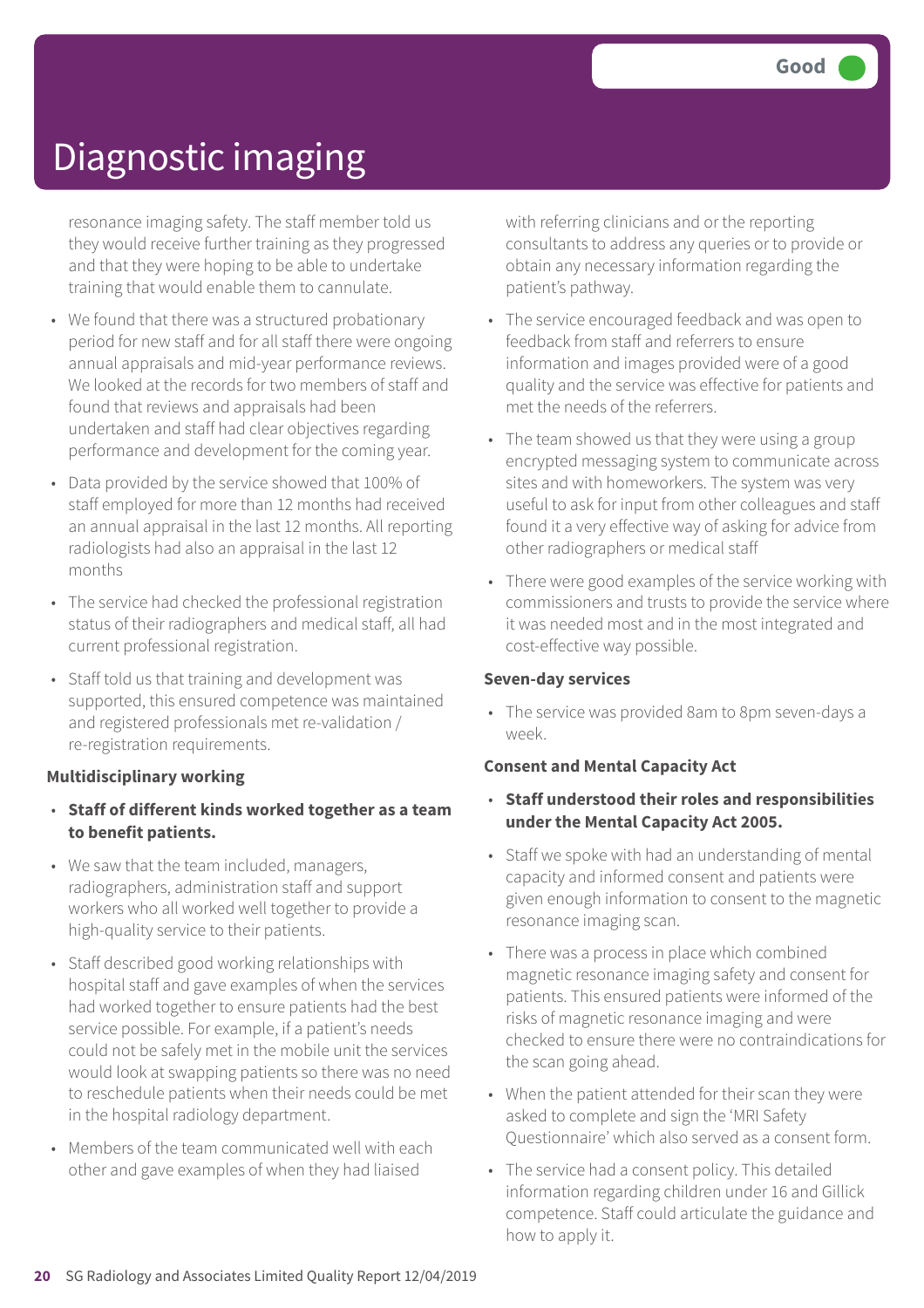### **Are diagnostic imaging services caring?**

**Good –––**

#### **Compassionate care**

- **Staff cared for patients with compassion.** Feedback from patients confirmed that staff treated them well and with kindness.
- We observed that all staff were polite and courteous to patients from arriving at the department to when they left.
- Patients were shown to a changing cubicle to maintain privacy and dignity while changing for scans, where available. Privacy blinds were drawn when patients had to change in the scan room. Staff placed patient belongings in individual lockers while the patient went into the scan room.
- Staff escorted patients to and from the treatment room if contrast was to be administered and treated patients with dignity and respect.
- We observed staff confirmed with patients that they could hear the radiographer before commencing the scan.
- Staff communicated with patients through the intercom to ensure they were as comfortable as possible during the procedure.
- Patients were offered the opportunity to provide feedback after their scan. Staff told us they aimed for around 10 responses each day at each site. Managers collated the information from patient feedback and shared the findings with staff so improvements could be made.
- Patient feedback was very positive about the service and staff. Staff were described as being friendly, caring and supportive and the service was described as being quick, professional, easy to access and efficient.
- Patients told us staff were helpful and understanding, informative, polite, calming, they gave timely updates, were reassuring and explained things well. One patient told us a staff member 'stayed with me the whole way through'. Another said staff were caring and helpful before, during and after the scan

• The service policy was that where a patient requires a chaperone for any reason, staff would accommodate the request.

#### **Emotional support**

- **Staff provided emotional support to patients to minimise their distress.**
- Staff gave examples of how they supported patients within the scan room for example when patients may be nervous about the scan procedure or anxious due to the confined space of the scanner itself.
- Staff told us they would stay in the room with the patient where they could be seen if necessary and told us they had done this on a number of occasions with patients who were extremely anxious or claustrophobic.
- Staff told us it was common for patients to feel anxious or claustrophobic in the scanning area but that they usually managed to keep patients calm and able to complete the procedure by talking to them through the intercom, or by staying in the room and being visible if necessary.
- Patient feedback was that staff were very supportive and had helped them get through the scan when they had been very anxious or feeling claustrophobic.
- Staff told us that patients could visit the unit to look at the scanner and room prior to their appointment if they were worried about coping with the procedure.

#### **Understanding and involvement of patients and those close to them**

- **Staff involved patients and those close to them in decisions about their care and treatment.**
- We saw staff going through safety checklists and contraindications with patients to ensure they understood what was to happen and that they were aware of any risks to safety.
- Patients were given the opportunity to ask questions or to tell staff if there was anything they did not understand.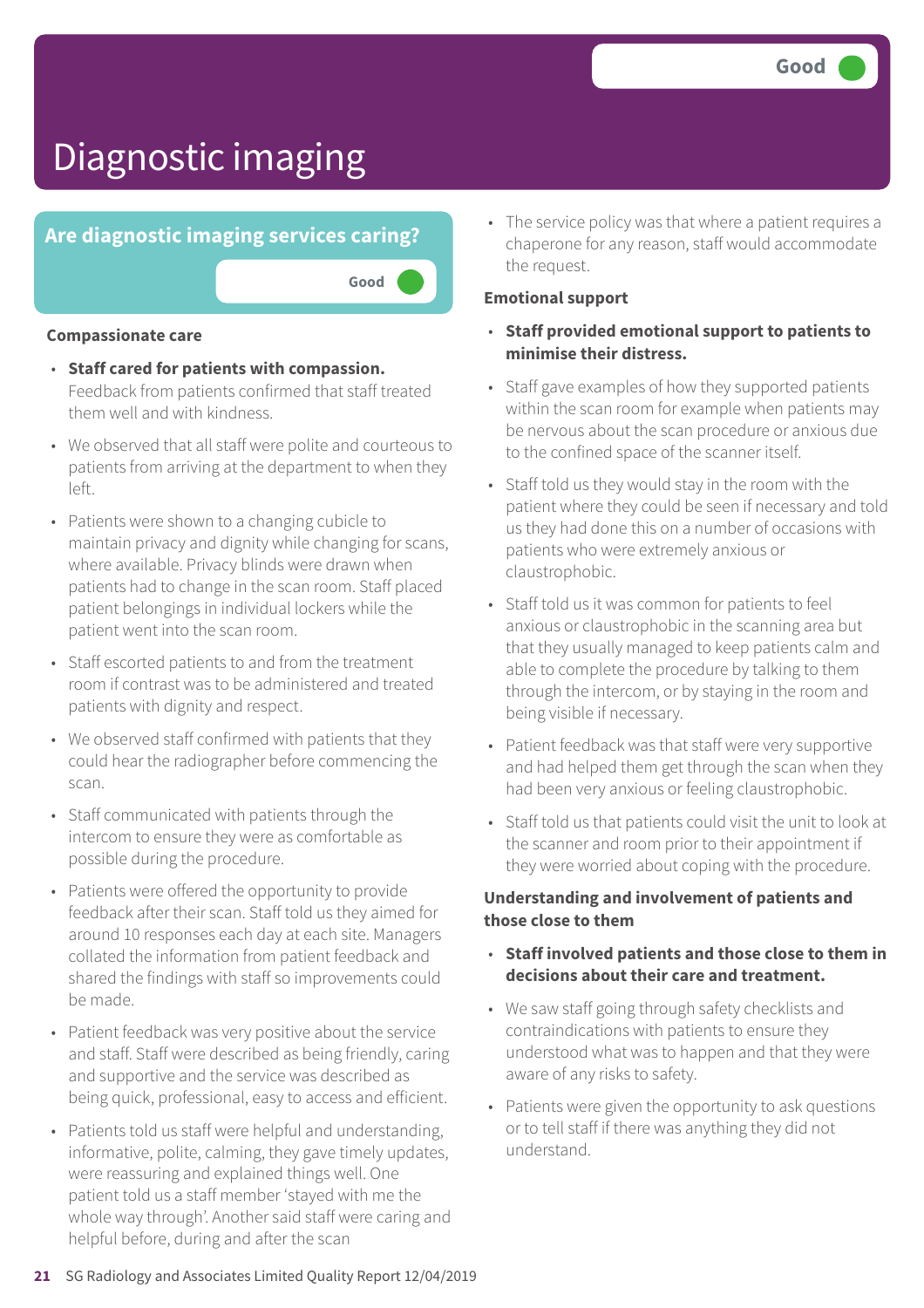- Patients told us staff had explained safety precautions and what to expect during the scan, they told us staff kept them informed throughout the procedure and they felt fully informed.
- Staff explained what was happening by communicating throughout the scan.
- We saw staff ensuring patients understood when their results would be back with the referring health professional. Staff told us they always asked patients if they had a clinic or GP appointment arranged for when their results would be available. They encouraged patients to make an appointment if they didn't already have one as they were aware that GP appointments may need to be arranged a couple of weeks in advance.

### **Are diagnostic imaging services responsive?**

#### **Service delivery to meet the needs of local people**

**Good –––**

- **The service planned and provided services in a way that met the needs of local people.**
- The service ensured car parking spaces and toilets would be available when agreeing to a new site for the mobile units.
- The service worked closely with commissioners and other service providers to provide an integrated service where it was needed most.

#### **Meeting people's individual needs**

- **The service took account of patients' individual needs.**
- Although the mobile units did not have patient toilets, sites were chosen where there were accessible toilets nearby and patients were informed of this during their screening phone call. This information was included on the patient information leaflet sent to patients prior to their appointment.
- The service was accessible to patients with a disability. Each van had a lift to ensure people with mobility problems could access the service.
- Patient information leaflets and appointment letters gave plenty of information about the service and directed patients to a YouTube video if they wished to view what the scanning experience was like. Patients were likely to be less anxious if they knew what to expect when attending for their scan. Patients could also view an information video through the service's Facebook page.
- Patients could be accompanied in scanner room if needs indicated this was necessary. This could be by a member of staff or the parent of a child as necessary.
- Patients could listen to music when they were in the scanner, if they wished.
- Staff told us that patients with language needs would be highlighted at booking by the referrer and this would give them the opportunity to arrange an interpreter if needed before the patient came for their appointment.
- The service did not have a consistent process of their own for dealing with language needs as they could access interpreting services when situated at a hospital site but not when at a community site.
- Some staff knew about telephone translation services and felt they could access these if necessary, however others did not. We were told of an incident where a patient had come for a scan with a child to act as a translator. The staff had appropriately informed the patient that they could not use a child as an interpreter and other arrangements were made.
- During the inspection we observed a patient being scanned who had brought their own interpreter with them, who was a friend. Although this was not best practice as interpreters should be trained and independent from the patient, staff were aware of these constraints and ensured that the interpreter understood what being communicated before passing the information or question on to the patient. Plenty of time was allowed for the patient and or the interpreter to ask and answer questions. The safety questionnaire was covered in full ensuring risks were understood and that the patient understood there was a risk of burning from their tattoos and to inform the radiographer immediately if this occurred.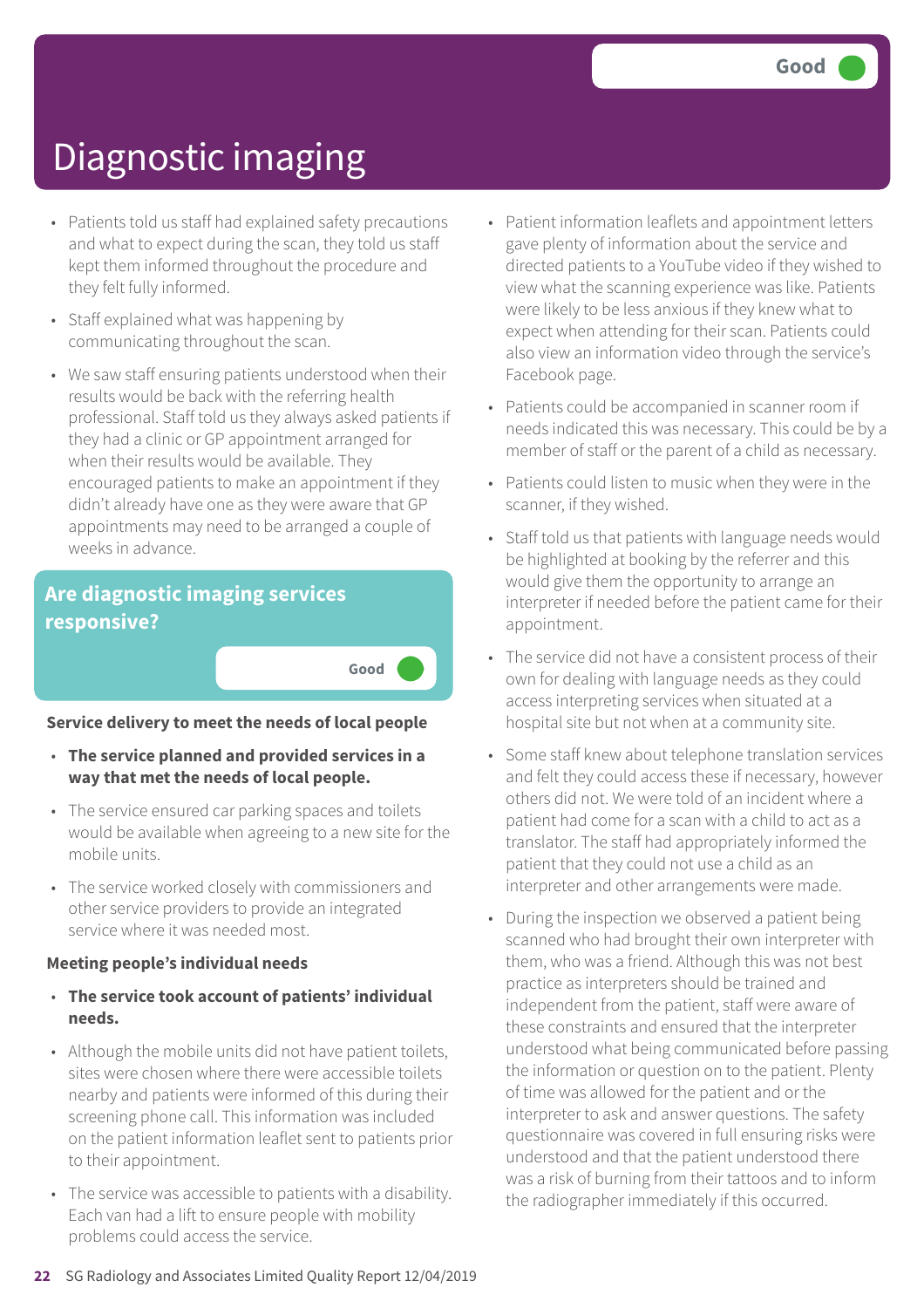- The radiographer also determined with the patient and their interpreter the best way of communicating during the scan. In this case the patient was able to listen for key words and was able to respond to countdowns. The interpreter accompanied the patient for cannulation and administration of contrast and was able to remain in the control room in case they were needed during the scan.
- When we discussed the issue with the managers of the service they took immediate action to produce a clear policy and procedure for staff regarding booking and accessing an interpreting service. The service also checked with their commissioners regarding funding of translation and entered into a formal agreement with an interpreting service.
- The new service provided information for patients and staff to enable them to identify languages correctly to facilitate bookings. The new policy and service also included provision of British Sign Language and accessing information in alternative formats such as easy read and braille.
- Managers asked staff to complete the following online courses in relation to providing a person- centred service and meeting patients individual needs; effective communication, consent, dementia awareness, duty of care, person-centred approaches step 1 and 2, stand by me – dementia and work in a person-centred way
- We heard patients being given verbal instructions before leaving the clinic to let them know when their scans would be reported and when they could expect them to be back with the referring clinician. Due to potential difficulties getting GP or clinic appointments the staff checked that patients had an appointment booked and if not, they advised them to make one for when the reports were due back.

#### **Access and flow**

- **People could access the service when they needed it.** Waiting times from referral to treatment and arrangements to admit, treat and discharge patients were in line with good practice.
- From January 2018 to December 2018 8,497 patients attended the service for scans, around 92% scans were NHS funded and around 8% were self-funded.
- The service had a did not attend rate of around 2.3%.
- The service received referrals by email from approved referrers. On receipt of the referral the receptionist telephoned the patient to go through the safety checklist and arrange a convenient date and time for an appointment.
- The service aimed to scan patients within no more than 14 days from first contact, in the majority of cases this happened within seven days.
- The service monitored daily clinic numbers and being a mobile service was able to move rotas around to provide extra clinics where and when demand dictated.
- If a patient answered yes to any of the safety questions the appointments staff asked the advice of a radiographer.
- Staff also confirmed the patient's email address as appointment letters and patient information was sent via email.
- Administration staff uploaded the referral to the electronic record system and requested any previous images from the referrer.
- All referrals were vetted by an approved radiographer within the service. Referrals that came through marked as urgent were prioritised for scanning and reporting.
- Patients told us that the service was easy to find, local and speedy. They said they were seen on time, scanned very quickly after seeing the GP. Patients liked the telephone contact and felt this made it quicker and easier to get a convenient appointment. They told us they didn't have to wait long for an appointment, it was a smooth pathway, quick and efficient.
- We observed that patients received their scans on time or a few minutes early. Patients were given plenty of time to change and for their scan and were not rushed.
- Following the scan, the Images were uploaded onto the IT system and the administration team assigned them to the Radiologists for reporting. The service monitored report turnaround times and had a traffic light warning system in place to alert staff if any report was outstanding for more than five days.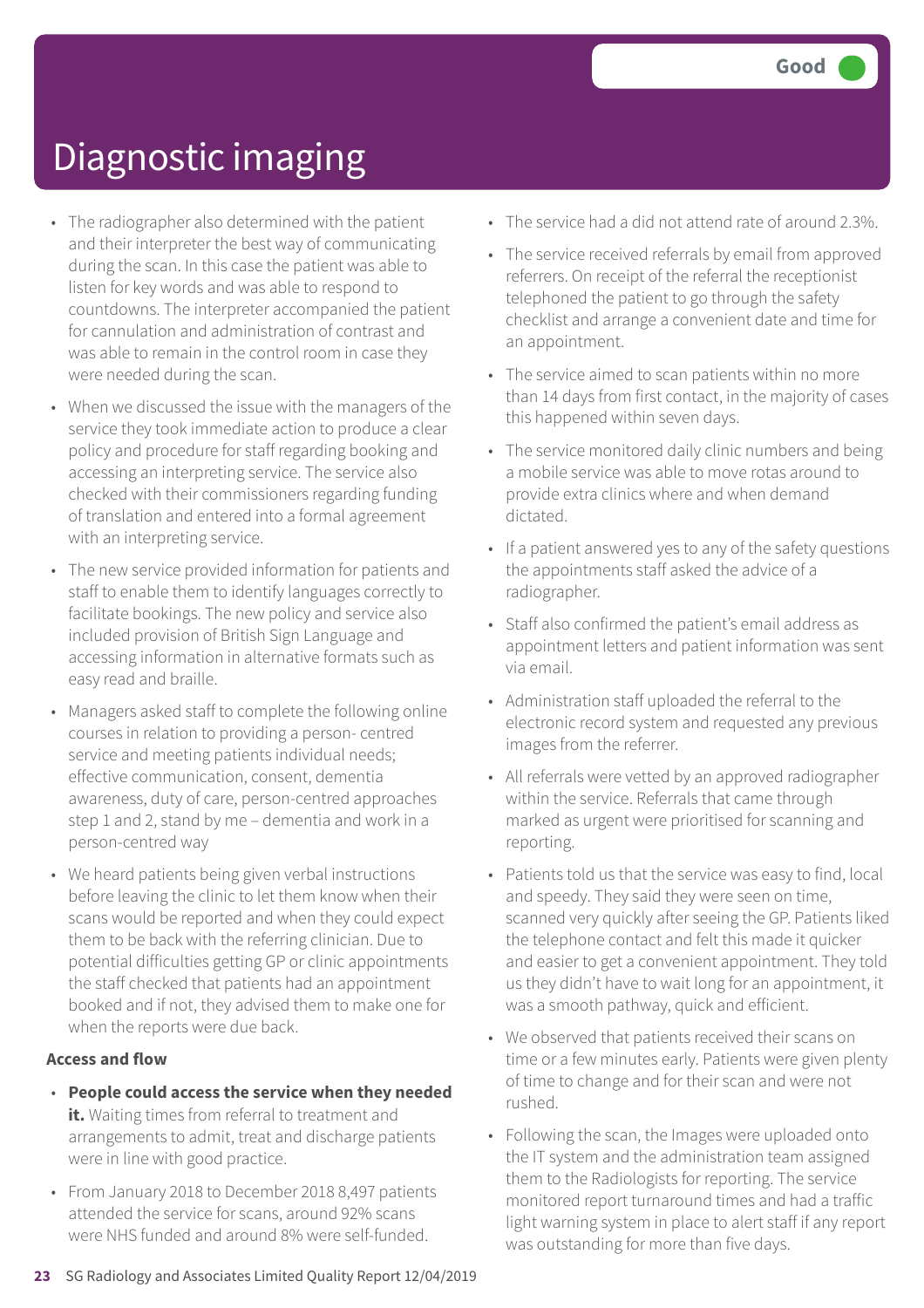- During the scanning process if staff suspected something more serious the they were able to contact a radiologist for advice and could also request an urgent report.
- From November 2017 to November 2018 there had been 300 scans cancelled for non-clinical reasons, 200 were due to equipment breakdown and some were due to adverse weather conditions during February 2018 when five clinics needed to be cancelled. All patients were re-booked within seven days of their original appointment.
- The patient feedback survey for December 2018 indicated that 70% of patients felt they were given a choice of where to have their scan, around 4% did not know and 26% felt they did not have a choice.

#### **Learning from complaints and concerns**

- **The service treated concerns and complaints seriously, investigated them and learned lessons from the results, and shared these with all staff.**
- The service had a clear complaints policy and process in place and patient information was available to patients regarding how to make a complaint and what to do if they were dissatisfied with the response of the service to their concerns.
- There was also information and a process in place to escalate complaints to second stage through either the Parliamentary & Health Service Ombudsman or The Independent Healthcare Sector Complaints.
- There was active review of patient and service user feedback and improvements were made as a result, for example, improved information for patients to help them find the mobile sites.
- The service had one formal complaint from November 2017 to November 2018. The staff told us they tried to identify and concerns and resolve them immediately to improve patient experience and prevent complaints escalating.
- The service received eight written compliments from November 2017 to November 2018.

#### **Are diagnostic imaging services well-led?**



#### **Leadership**

- **Managers had the right skills and abilities to run the service providing high-quality sustainable care.**
- The service was led by the registered manager who was the head of clinical services and operational support. The registered manager was supported by two superintendent radiographers and an operations officer who oversaw the administration team.
- The registered manager was part of a senior management team which included a chairman, chief executive, managing director and finance officer.
- Staff told us there were weekly online audio video conference meetings for the clinic staff and at least one of the superintendent radiographers would be present for these. These meetings were not documented.
- Staff said they felt supported and that the leaders were approachable, they gave examples of being supported with training and development and told us that their ideas were listened to and acted upon in discussion with the team.
- Managers told us more formal staff 'quality meetings' were to be held on a quarterly basis and the service aimed to have these face to face. We did not see evidence that these meetings had started yet but were currently being planned. It was planned that these meetings would provide an opportunity for staff team building and would include training / awareness updates and shared learning.
- We did see notes of operations meetings dated January and March 2018, although these discussed clinical and operational issues it was unclear to see which groups of staff had attended as only initials were given.
- We also saw Imaging Services Accreditation Scheme and protocol meeting minutes which indicated these were ad hoc focussed meetings to work on a particular area of work.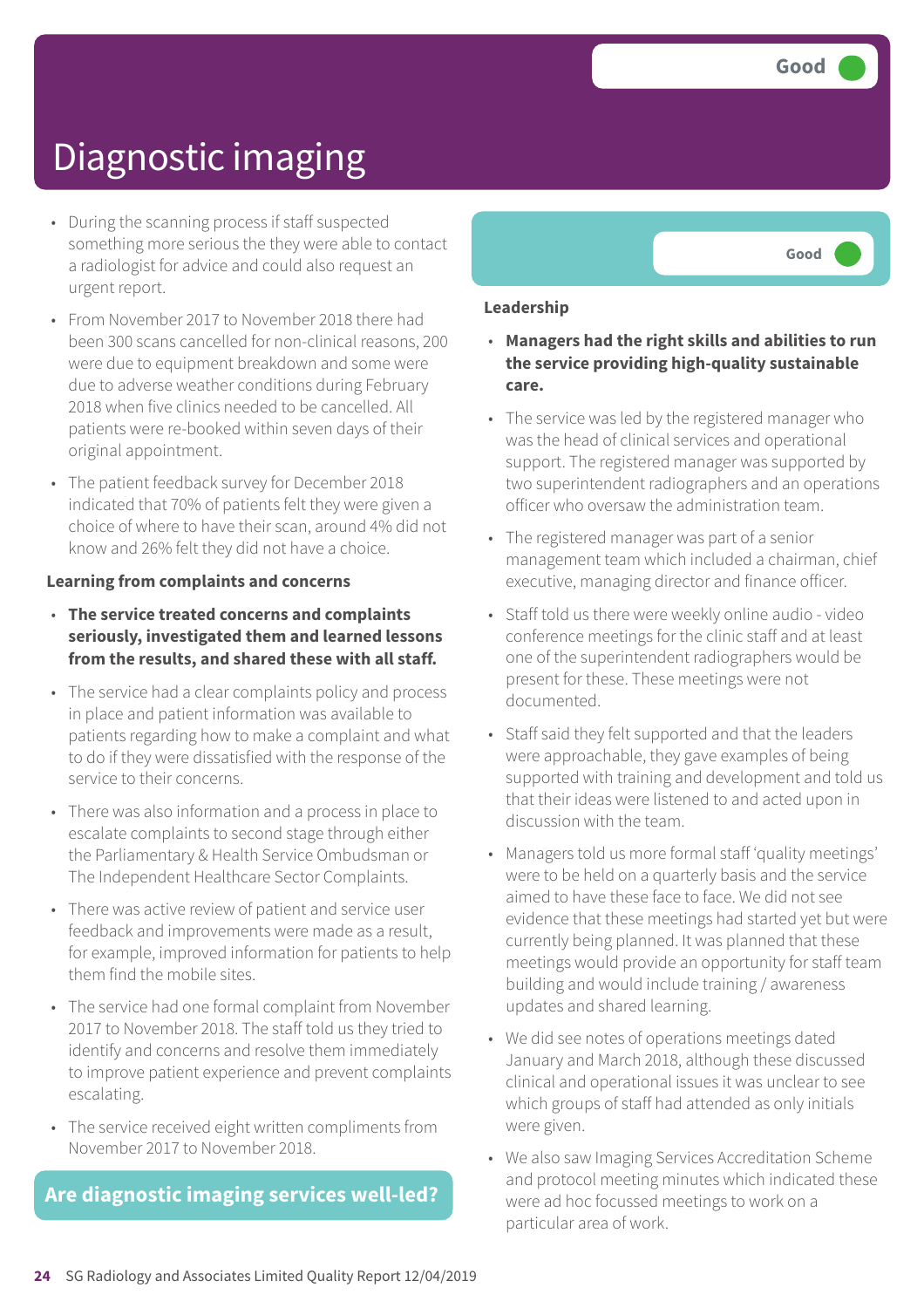#### **Vision and strategy**

- **The service had a vision for what it wanted to achieve and workable plans to turn it into action.**
- Although there was no formal written strategy for the service, senior staff could clearly articulate their vision for the service and the service had a project plan which detailed what it hoped to achieve over the next several months.
- Staff were aware of what the service hoped to achieve and were kept up to date with developments.

#### **Culture**

- **Managers across the service promoted a positive culture that supported and valued staff, creating a sense of common purpose based on shared values.**
- There appeared to be an open culture where there was an emphasis on collaborative working, a desire to continuously improve and shared learning.
- Policies and procedures were in place to guide staff practice and expected behaviours. Policies indicated that any issues, where staff acted outside of policy or displayed inappropriate behaviours, would be taken seriously and dealt with appropriately.
- Although staff were unable to give examples of occasions when they had to raise concerns about staff practice issues this responsibility was clearly understood. There was a whistle-blowing policy to support staff with this course of action if this became necessary and the service had appointed a 'stand up guardian' to support staff. Dignity and respect champions had also been identified from within the team.
- Staff told us they felt valued, listened to, supported and that training and development was encouraged.
- Managers and staff had a patient come first attitude, wanted to provide a high-quality service and valued patient opinion.

#### **Governance**

- **The service systematically improved service quality and safeguarded high standards of care by creating an environment for excellent clinical care to flourish.**
- While staff were clear about the reporting and governance structure, there was not an embedded meeting and governance structure to support this. Although meetings at various levels did happen, they appeared to be a little ad hoc, without terms of reference and clear accountability for what would be discussed where and how often.
- The managers had recognised this was a weakness and were working on a new meeting structure to improve this.
- Minutes from board meetings indicated that these had taken place twice in the last 12 months and financial, operational and governance issues were discussed, September 2018 minutes indicted that the clinical lead was to be invited to future meetings to strengthen communication from frontline staff to the board.
- There were good systems and processes in place for maintenance of equipment and there were appropriate policies, although, while local rules and protocols were in place they were not easily accessible at the point of care for staff to refer to.
- There was oversight of staff training, competence and that relevant staff had current professional registration.
- There was a system in place to ensure that referrers were approved and were registered health professionals.

#### **Managing risks, issues and performance**

- **Although the service identified risks well, planned to eliminate or reduce them, and cope with both the expected and unexpected, there was not a framework around this to help with consistent management, documentation of mitigations or easy oversight and review.**
- Some of the risks and challenges the service had identified were; staffing, work life balance, financial, scanners and quality and communication. We saw that the service was proactively managing these risks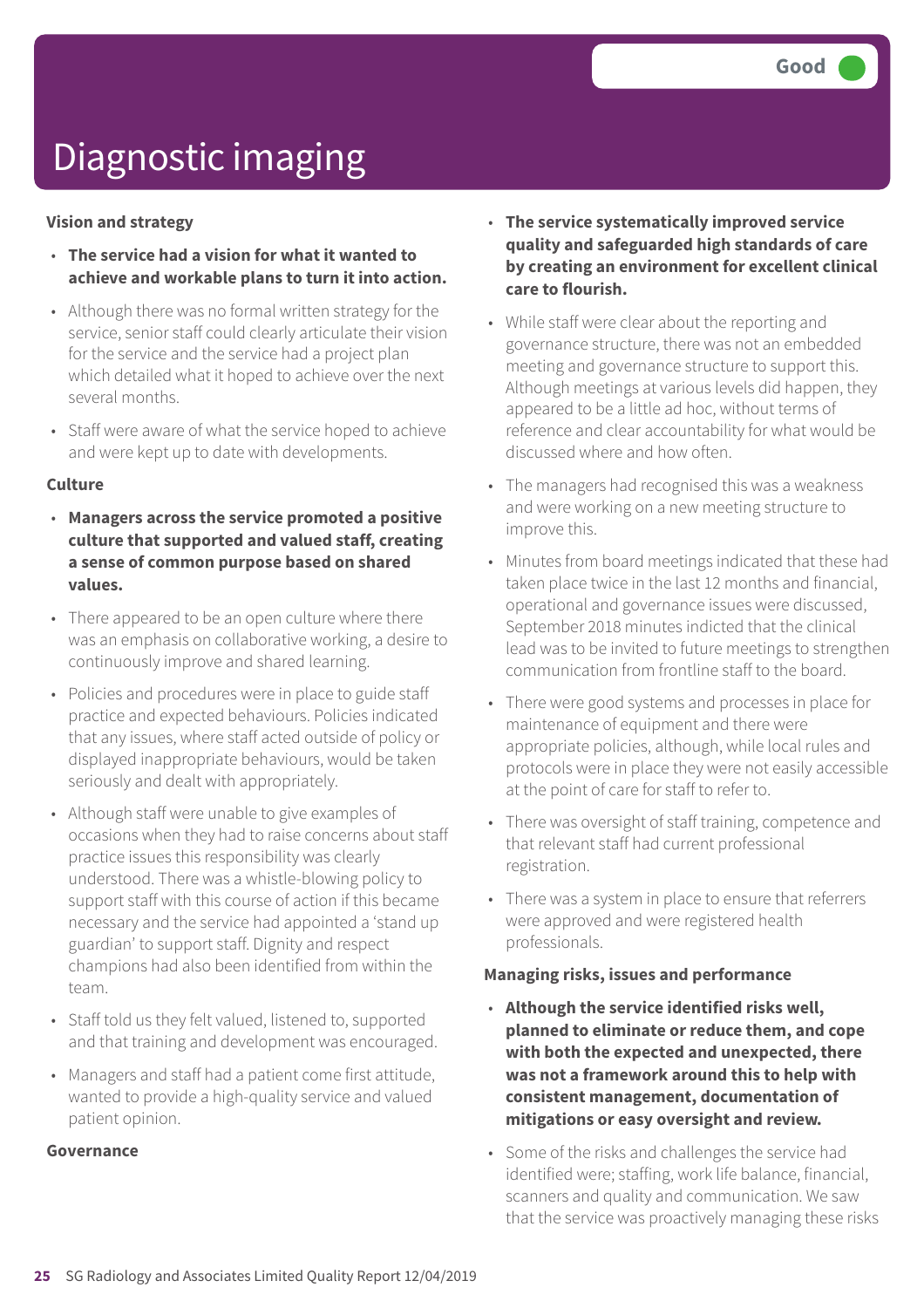to retain staff, maintain financial viability and had adopted innovative ways of communicating with and supporting staff who worked in geographically spread areas and or were home-based.

- The service had indemnity and insurance in place and was able to provide evidence that the self-employed Radiologists all had appropriate indemnity and insurance.
- The service had business continuity plans and a backup server for the patient records and image archive systems.

#### **Managing information**

- **The service collected, analysed, managed and used information well to support its activities, using secure electronic systems with security safeguards.**
- All staff had undergone information governance training and we saw that the recent changes to General Data Protection Regulation had been considered and discussed at a board meeting.
- The service was registered with the Information Commissioner's Office and the managing director was the Caldicott guardian for the service.
- The service had picked up an issue that they could see some images on the cloud based image platform that did not belong to any of their patients and had reported this to the provider of the service.
- There were systems and processes in place to maintain security of information including patient records. There were minimal paper records for patients and these were scanned on to an electronic system for retention and destroyed at the end of an episode of care.
- The service had employed a service to test their IT systems to check the security of file transfers and general security of the systems. The IT system had been assured as secure.

#### **Engagement**

• **The service engaged well with patients, staff, the public and local organisations to plan and manage appropriate services, and collaborated with partner organisations effectively.**

- Staff were engaged in the delivery and improvement of the service through regular meetings and conversation with the service managers
- Staff told us that the communications between managers and staff were very good. They also told us about an encrypted communications application that had been installed on the van phones to enable improved communications and ensure that anyone who needed support during shifts could access this easily and quickly. The application allowed group communications and staff told us there was always someone available who could answer their queries. As the group was a private and encrypted it was able to be used to ask clinical questions and for specific advice relating to a patient.
- Staff also had access to a social group application to enable easy communication between themselves for social reasons.
- Staff were able to suggest ideas for improvement or feedback relating to aspects of the service through regular online audio - video conferencing calls, through the messaging application or by email.
- Managers were open to listening to any ideas put forward by patients, staff, business partners and service users.
- Patient engagement was ongoing, all patients were asked if they would complete a questionnaire following their scan. During December 2018, feedback was received from 388 patients, all were satisfied with the service and 362 were extremely likely to recommend the service to family or friends. The remainder were likely to recommend.
- We saw that patient feedback was taken seriously and actions were taken as a result. For example, information given to patients had been improved following a suggestion from a patient as to how to make it easier to find the mobile units at community locations.
- The service managers had regular meetings with commissioners and trusts to determine the level of support needed and the best and most cost-effective solutions they could provide.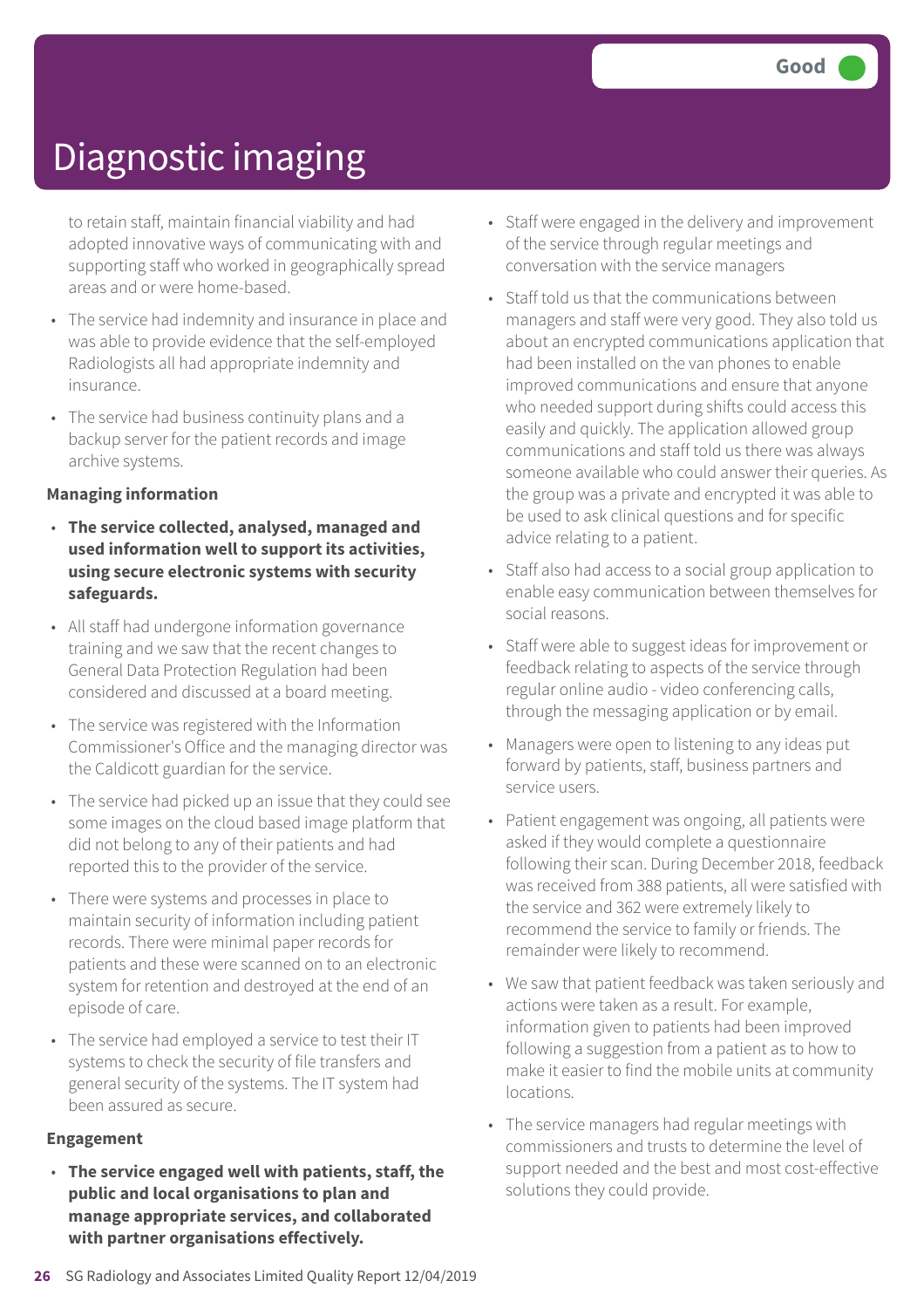• Following feedback from reporting radiologists scan protocols were reviewed to make sure that they up to date and images were optimised for easier reporting.

#### **Learning, continuous improvement and innovation**

- **The service was committed to improving services.**
- We saw that managers and staff valued learning and wanted to continually improve their service. We saw that learning from incidents was shared and staff had opportunities to contribute to service development.
- Professional and role development was encouraged and supported.
- We saw that leaders were looking for opportunities to develop / expand the patient service and were open to suggestions from staff, patients and stakeholders.
- The service had started the Imaging Services Accreditation Scheme to enable benchmarking of the service. The process was expected to take 12 to 18 months to complete and the service had a project plan in place to guide achievement of goals.
- We saw suggestions from staff were listened to and adopted as improvement ideas where feasible.